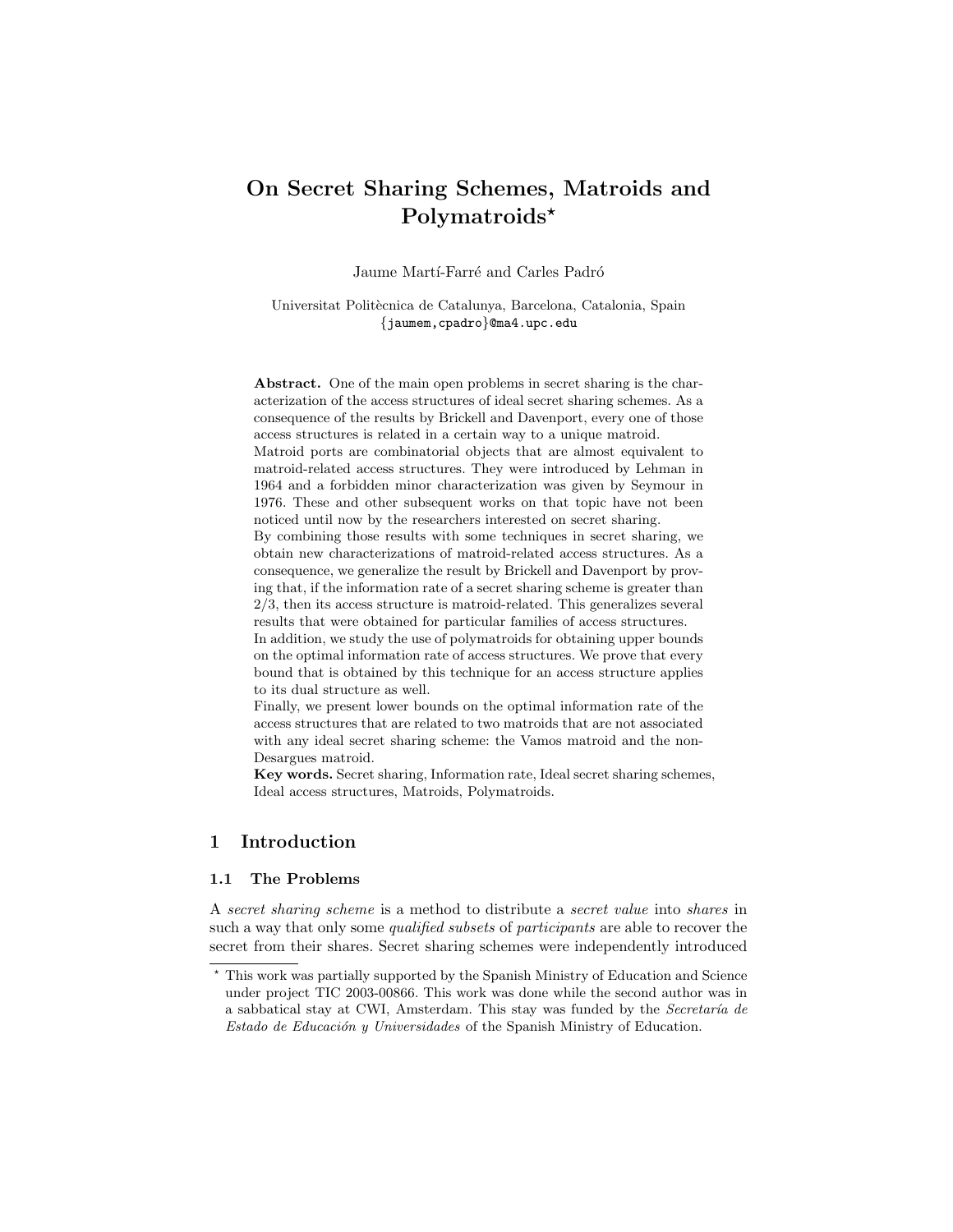by Shamir [34] and Blakley [5]. Only unconditionally secure perfect secret sharing schemes will be considered in this paper. That is, the shares of the participants in a non-qualified subset must not contain any information about the secret value.

The family of the qualified subsets is the access structure of the scheme, which is supposed to be *monotone increasing*, that is, every subset containing a qualified subset must be qualified. Then an access structure is determined by its minimal qualified subsets.

The complexity of a secret sharing scheme can be measured by the length of the shares. In all secret sharing schemes, the length of every share is greater than or equal to the length of the secret [20]. A secret sharing scheme is said to be ideal if all shares have the same length as the secret.

The qualified subsets of a *threshold access structure* are those having at least a fixed number of participants. Shamir's construction [34] provides an ideal scheme for every threshold access structure. Even though there exists a secret sharing scheme for every access structure [18], in general some shares must be much larger than the secret [12, 13].

This paper deals with the optimization of the complexity of secret sharing schemes for general access structures.

The characterization of the ideal access structures, that is, the access structures of ideal secret sharing schemes, is one of the main open problems in that direction. Brickell and Davenport [10] discovered important connections of this problem with matroid theory. The main definitions and basic facts about secret sharing schemes, matroids, and polymatroids are presented in Section 2. Table 1, at the end of the paper, may be helpful to the readers that are not familiar with the concepts that are discussed here.

A necessary condition for an access structure to be ideal is obtained from the results by Brickell and Davenport [10]. They proved that every ideal secret sharing scheme on a set  $P$  of participants univocally determines a matroid  $\mathcal M$ on the set  $Q = P \cup \{D\}$ , where  $D \notin P$  is a special participant, usually called dealer. In addition, the access structure  $\Gamma$  of the ideal scheme is determined by this matroid. Specifically, the minimal qualified subsets of  $\Gamma$  are

 $\min \Gamma = \{A \subseteq P : A \cup \{D\}$  is a circuit of  $\mathcal{M}\}.$ 

Therefore, every ideal access structure is matroid-related, that is, it can be defined in this way from a matroid. This necessary condition is not sufficient, because there exist matroids that cannot be defined from any ideal secret sharing scheme [27, 33], and hence the access structures that are related to these matroids are not ideal.

The matroids that are obtained from ideal secret sharing schemes are generally called secret sharing matroids, but we prefer to call them ideal secret sharing representable matroids, or iss-representable matroids for short. This is due to the fact that an ideal secret sharing scheme can be seen as a representation of its associated matroid.

Brickell [9] proposed a special class of ideal schemes, the vector space secret sharing schemes. The matroids that are associated with these ideal schemes are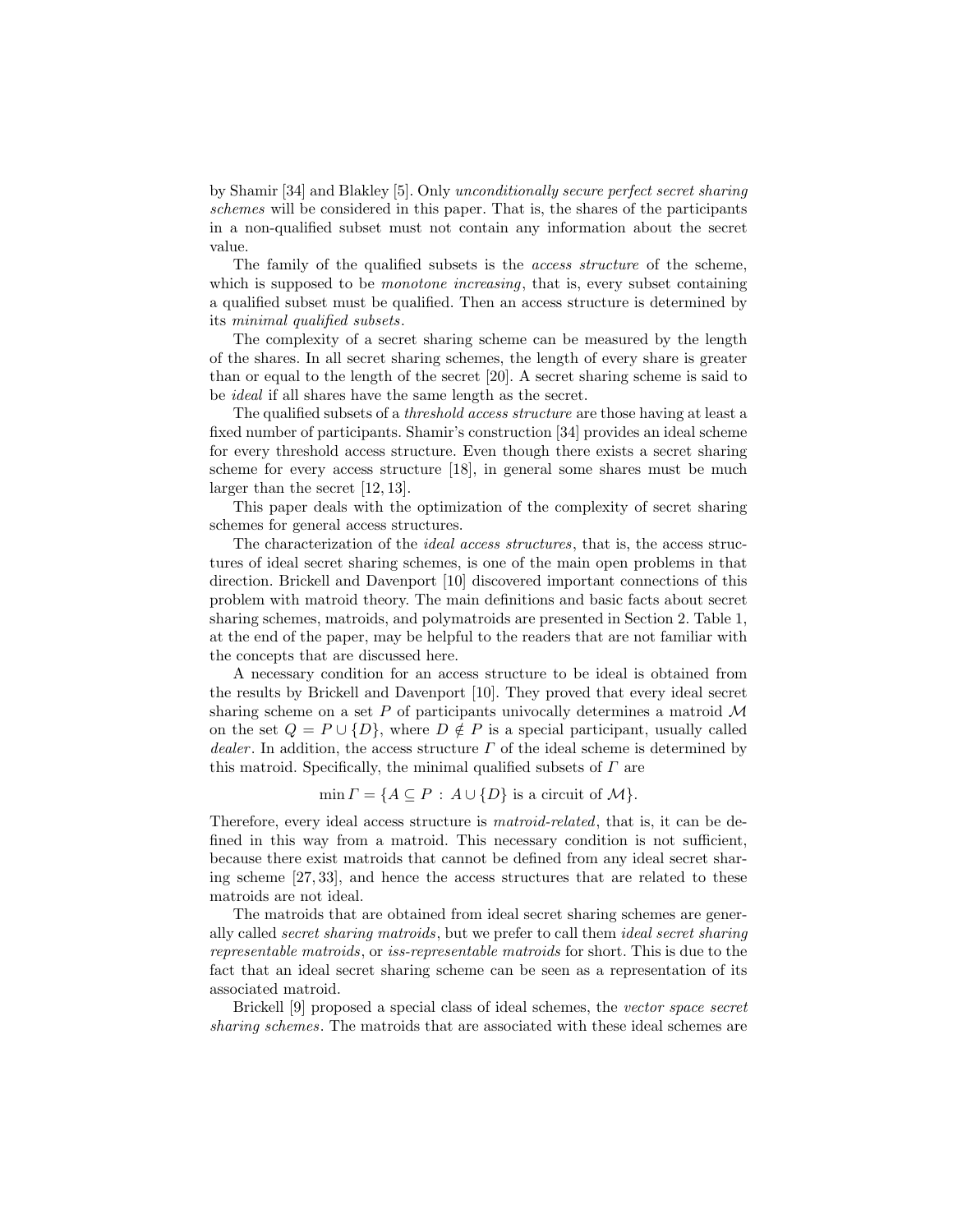precisely the linearly representable ones. Therefore, all linearly representable matroids are iss-representable. This implies that the representation by ideal secret sharing schemes is a generalization of the linear representation of matroids. In addition, every access structure that is related to a linearly representable matroid is ideal. These access structures are called vector space access structures. This sufficient condition is not necessary, because there exist iss-representable matroids that are not linearly representable [35].

As a consequence of the results by Brickell and Davenport [10] the open problem of characterizing the access structures of ideal secret sharing schemes can be splitted into the following two open problems.

Problem 1. Characterize the matroid-related access structures.

Problem 2. Characterize the ideal secret sharing representable matroids.

Surprisingly enough, almost all authors interested on secret sharing, including the ones of this paper, have been unaware that matroid-related access structures were studied before secret sharing was invented. Of course, a different name was used: matroid ports.

A clutter on a set P is a family  $\Lambda$  of subsets of P such that there do not exist two different subsets  $A, B \in \Lambda$  with  $A \subset B$ . A clutter  $\Lambda$  on P is a matroid port if there exists a matroid M on  $Q = P \cup \{D\}$ , where  $D \notin P$ , such that

 $\Lambda = \{A \subseteq P : A \cup \{D\}$  is a circuit of  $\mathcal{M}\}.$ 

Therefore, an access structure is matroid-related if an only if the clutter formed by its minimal qualified subsets is a matroid port. Matroid ports were introduced by Lehman [21] in 1964 to solve the Shannon switching game. Seymour [32] presented in 1976 a characterization of matroid ports by excluded minors that is based on a previous characterization of matroid ports due to Lehman [22]. As a consequence, an answer to Problem 1 is obtained.

A more general open problem in secret sharing is to determine the complexity of the best secret sharing scheme for any given access structure. For instance, we can try to maximize the information rate, which is the ratio between the length in bits of the secret and the maximum length of the shares. The optimal *information rate* of an access structure  $\Gamma$ , which is denoted by  $\rho(\Gamma)$ , is defined as the supremum of the information rates of all secret sharing schemes with access structure  $\Gamma$ . Clearly,  $0 < \rho(\Gamma) \leq 1$ , and  $\rho(\Gamma) = 1$  if  $\Gamma$  is ideal.

Problem 3. Determine the value of  $\rho(\Gamma)$  or, at least, improve the known bounds on this function.

Duality has been defined for matroids, for linear codes, and for access structures. It plays an important role in the considered problems. For instance, if an access structure is related to a matroid, its dual is related to the dual matroid. One can consider the dual of a linear secret sharing scheme by identifying it with a linear code. A linear scheme with the same information rate for the dual access structure is obtained in this way. Nevertheless, it is not known whether the dual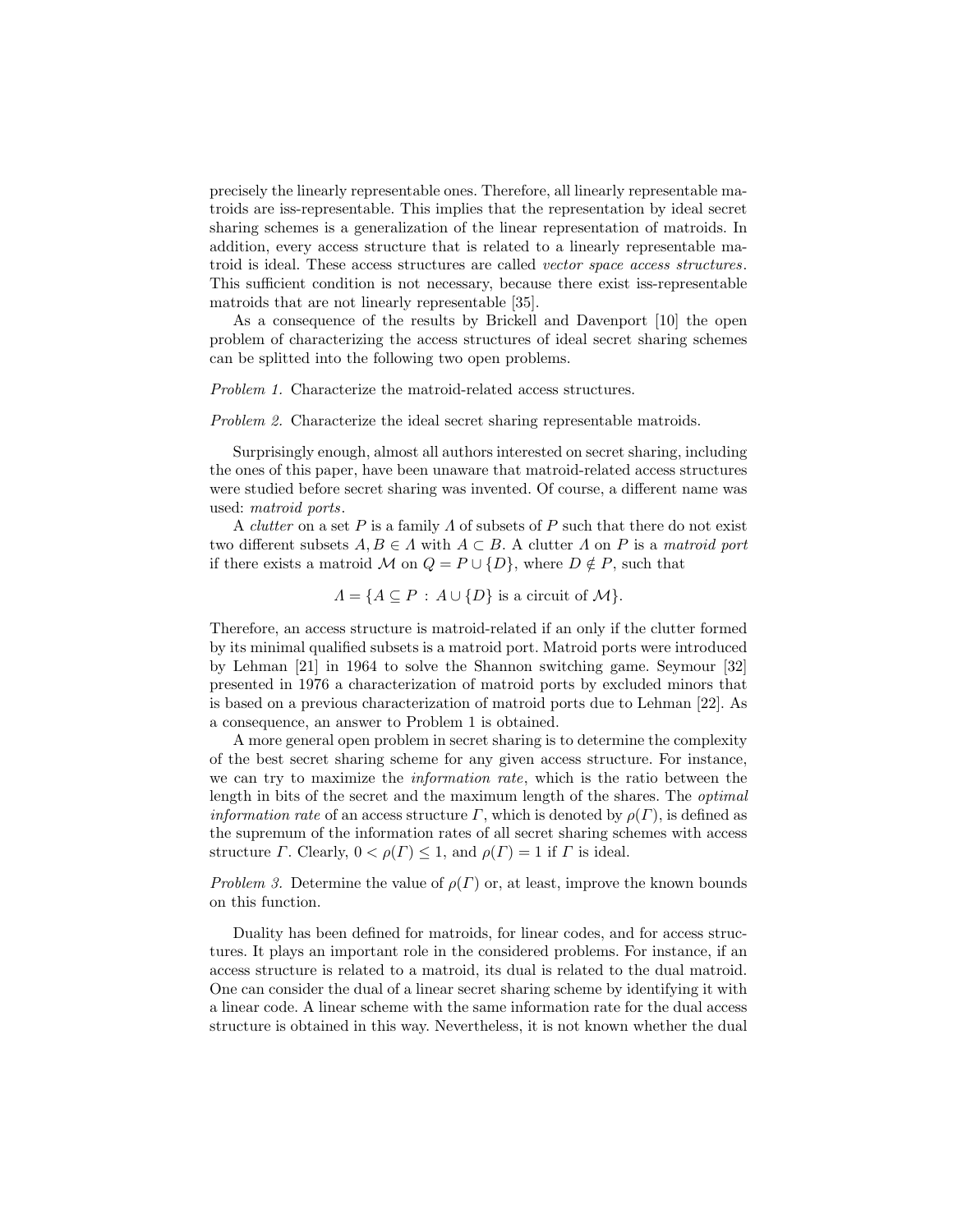of an ideal access structure is ideal as well. In addition, the relation between the optimal information rates of an access structure and its dual is equally an open problem.

### 1.2 Our Results

Because of their important implications to the problems we are considering here, one of the main goals of this paper is to point out the results by Lehman [21, 22] and Seymour [32] on matroid ports to researchers interested on secret sharing. We think that they will be very useful to obtain new general results on the problems we are considering here as well as to solve them for particular families of access structures.

One of our main results, Theorem 17, is a new characterization of matroidrelated access structures in terms of the existence of independent sequences. These sequences are combinatorial configurations that were introduced in [6, 30] to obtain upper bounds on the optimal information rate. Our characterization is obtained by combining Seymour's characterization of matroid ports [32] with the fact that the Shannon entropy defines a polymatroid over a set of random variables [15, 16]. As a corollary of Theorem 17 we obtain a generalization of the result by Brickell and Davenport [10]. Namely, they proved that the access structure of every ideal secret sharing scheme is matroid-related, and we prove that this is so for every secret sharing scheme with information rate greater than 2/3. This is the main result in this paper.

Theorem 4. The access structure of every secret sharing scheme with information rate greater than 2/3 is matroid-related.

Our proof for this theorem, as well as the ones for the results we apply in it, do not rely on the result by Brickell and Davenport [10]. Moreover, except for the relation between entropy and polymatroids, those proofs use only combinatorial techniques. Therefore, we can say that we present here a new, almost purely combinatorial proof for that important result.

Theorem 4 explains a gap property that has been observed in some particular classes of access structures that have been previously studied, in which every access structure is either ideal or has optimal information at most 2/3. So, there is no access structure  $\Gamma$  with  $2/3 < \rho(\Gamma) < 1$  in these families. Specifically, this has been proved for the access structures on sets of four [36] and five [19] participants, the ones defined by graphs [7, 10, 12], the bipartite ones [30], the ones with three or four minimal qualified subsets [24], the ones with intersection number equal to one [26], and for a special class of homogeneous structures with rank three [23]. This fact was proved by methods that seemed to be specific to every one of those families, and hence it was not clear to which extent this result could be generalized. Since in all those families every matroid-related access structure is ideal, this gap property is a direct consequence of Theorem 4, which implies that  $\rho(\Gamma) \leq 2/3$  if  $\Gamma$  is not matroid-related. Therefore, we generalize and explain a phenomenon that had been observed in several particular situations.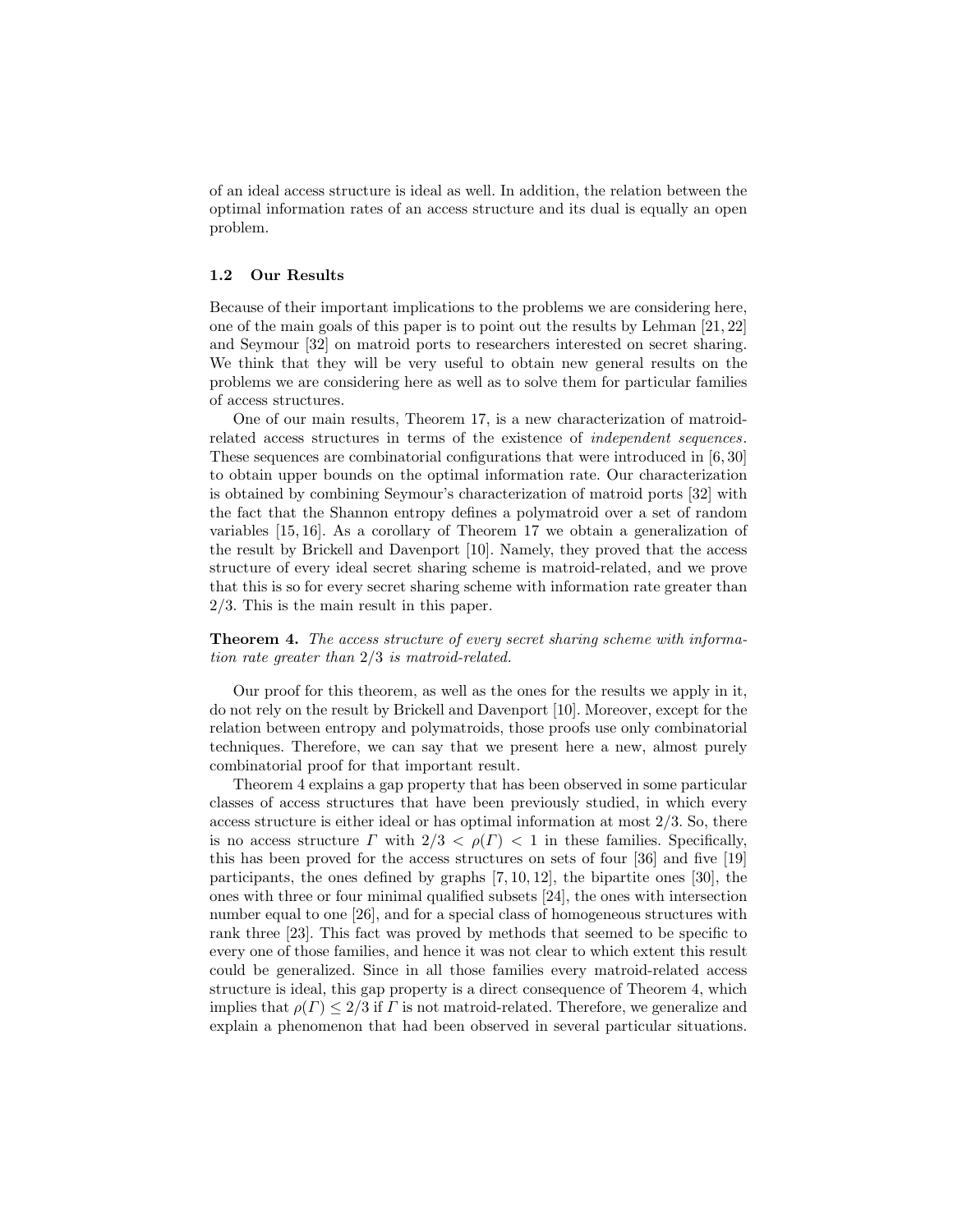Moreover, our result can be applied to other families that have been studied previously as, for instance, the weighted threshold access structures [3] and the access structures with rank three [25].

In addition, we present in Section 3 a new result about the use of polymatroids to obtain upper bounds on the information rate, a technique that was introduced by Csirmaz [13]. Specifically, we prove that every bound on the optimal information rate of a given access structure that can be obtained by using polymatroids applies also to the dual access structure. In order to do that, we define in a suitable way the dual of a polymatroid. The interest of this result is that, for the first time, we present a connection between the complexities of the secret sharing schemes for an access structure and the ones for its dual that is not restricted to linear schemes.

Finally, Section 5 is devoted to present lower bounds on the optimal information rate of the access structures related to the Vamos matroid and the non-Desargues matroid. Since these matroids are not iss-representable, the related access structures are not ideal. We prove that the optimal information rate of the access structures related to the Vamos matroid is at least 2/3, while this parameter is at least  $3/4$  for the structures related to the non-Desargues matroid. The only previously known results on the optimal information rate of non-ideal matroid-related access structures have been presented in a recent work by Beimel and Livne [2]. They give lower bounds on the length of the shares in secret sharing schemes for the access structures related to the Vamos matroid.

#### 1.3 Related Work

As a sequel of the results by Brickell and Davenport [10], there is a number of works dealing with Problem 2. The Vamos matroid was the first matroid that was proved to be non-iss-representable. This was done by Seymour [33] and different proofs were given later by Simonis and Ashikhmin [35] and Beimel and Livne [2]. An infinite family of non-iss-representable matroids was given by Matúš [27]. As we said before, all linearly representable matroids are iss-representable [9]. The first example of an iss-representable matroid that is not linearly representable, the non-Pappus matroid, was presented in [35].

A number of important results and interesting ideas for future research on Problem 2 can be found in the works by Simonis and Ashikhmin [35] and Matúš [27]. The first one deals with the geometric structure that lies behind iss-representations of matroids. The second one analyzes the algebraic properties that the matroid induces in all its iss-representations. These properties make it possible to find some restrictions on the iss-representations of a given matroid and, in some cases, to exclude the existence of such representations. By using these tools, Matúš  $[27]$  presented an infinite family of non-iss-representable matroids with rank three.

One of the most important results on the optimization of the complexity of secret sharing schemes for general access structures is the fact that nonlinear secret sharing schemes are in general more efficient than the linear ones. By using the results and techniques in [1, 17], Beimel and Weinreb [4] presented families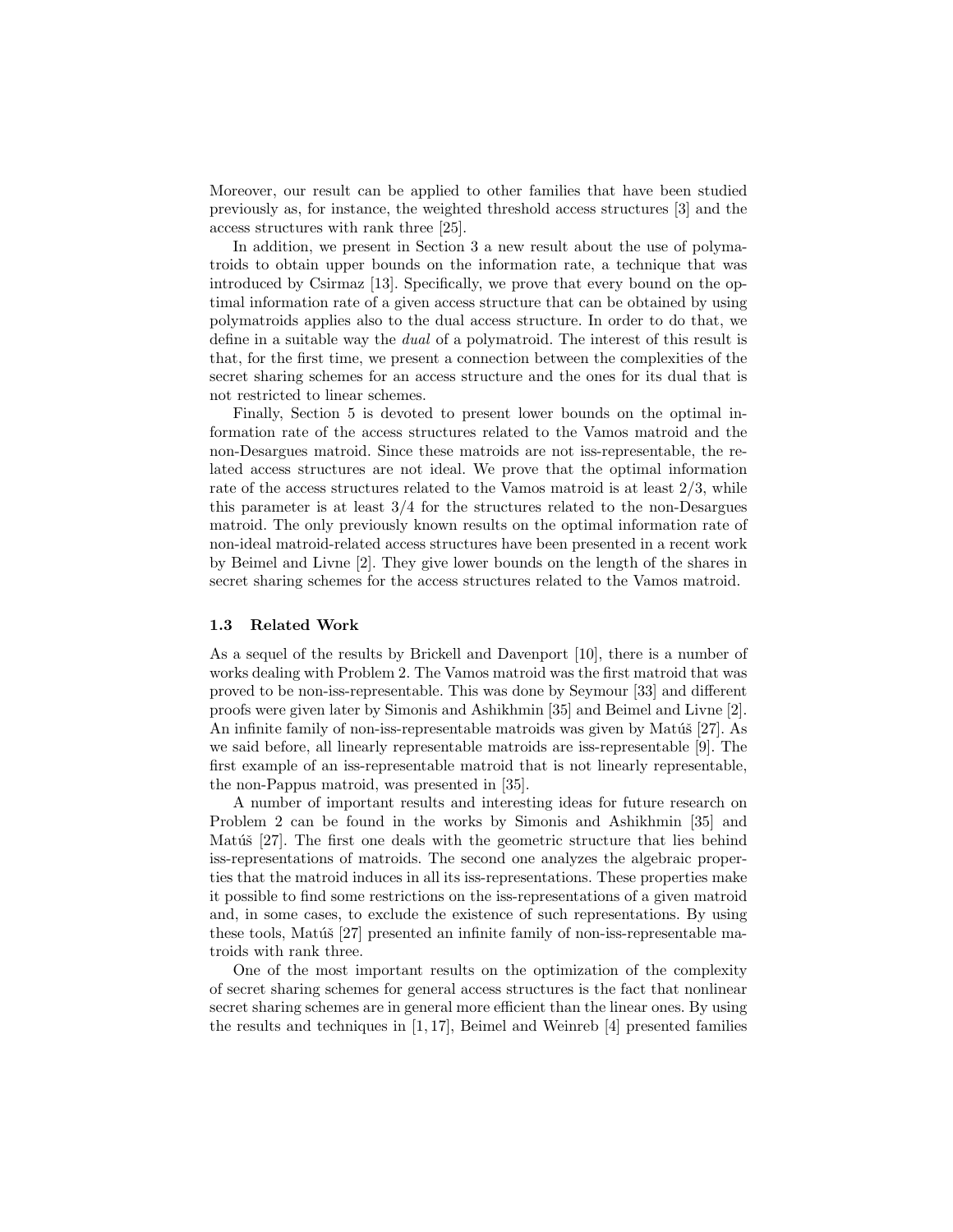of access structures for which there exist nonlinear secret sharing schemes whose complexity is polynomial on the number of participants while the complexity of the best linear schemes is not polynomial.

Lower bounds on the optimal information rate of wide families of access structures can be found by applying the different techniques to construct secret sharing schemes with high information rate given in [8, 11, 31, 37, 38]. Upper bounds on this parameter have been found by using Information Theory [6, 7, 12]. In particular, Capocelli, De Santis, Gargano, and Vaccaro [12] presented for the first time bounds smaller than 1 on the optimal information rate. Specifically, they showed access structures whose optimal information rates are at most 2/3. Csirmaz [13] proved that every secret sharing scheme defines a polymatroid that is related to the access structure and he observed that those upper bounds on the optimal information rate could be derived from this fact. A general combinatorial method to find upper bounds, the independent sequence method, was given in [6] and was improved in [30]. However, there exists a wide gap between the best known upper and lower bounds on the optimal information rate for most access structures.

## 2 Basics on Secret Sharing, Matroids, and Polymatroids

The reader is referred to [36] for an introduction to secret sharing and to [29, 39] for general references on matroid theory. The book by Welsh [39] contains a chapter about polymatroids. Table 1 summarizes the connections between some of the concepts that are introduced here.

Let Q be a finite set of participants and  $D \in Q$  a special participant called dealer. Consider a finite set  $E$  with a probability distribution on it. For every  $i \in Q$ , consider a finite set  $E_i$  and a surjective mapping  $\pi_i: E \to E_i$ . Those mappings induce random variables on the sets  $E_i$ . Let  $H(E_i)$  denote the Shannon entropy of one of these random variables. For a subset  $A = \{i_1, \ldots, i_r\} \subseteq Q$ , we write  $H(A)$  for the joint entropy  $H(E_{i_1} \ldots E_{i_r})$ , and a similar convention is used for conditional entropies as, for instance, in  $H(E_j|A) = H(E_j|E_{i_1} \dots E_{i_r}).$ 

The mappings  $\pi_i$  define a secret sharing scheme  $\Sigma$  with access structure  $\Gamma$ on the set  $P = Q - \{D\}$  of participants if  $H(E_D) > 0$  and  $H(E_D|A) = 0$  if  $A \in \Gamma$ while  $H(E_D|A) = H(E_D)$  if  $A \notin \Gamma$ . In this situation, every random choice of an element  $\mathbf{x} \in E$ , according to the given probability distribution, results in a distribution of shares  $((s_i)_{i \in P}, s)$ , where  $s_i = \pi_i(\mathbf{x}) \in E_i$  is the share of the participant  $i \in P$  and  $s = \pi_D(\mathbf{x}) \in E_D$  is the shared secret value.

A participant is said to be redundant in an access structure if there is no minimal qualified set containing it. An access structure is connected if there is not any redundant participant in it.

The ratio  $\rho(\Sigma) = H(E_D)/\max_{i \in P} H(E_i)$  is called the *information rate* of the scheme  $\Sigma$ , and the *optimal information rate*  $\rho(\Gamma)$  of the access structure  $\Gamma$  is the supremum of the information rates of all secret sharing schemes with access structure Γ. It is not difficult to check that  $H(E_i) \geq H(E_D)$  for every non-redundant participant  $i \in P$ , and hence  $\rho(\Sigma) \leq 1$ . Secret sharing schemes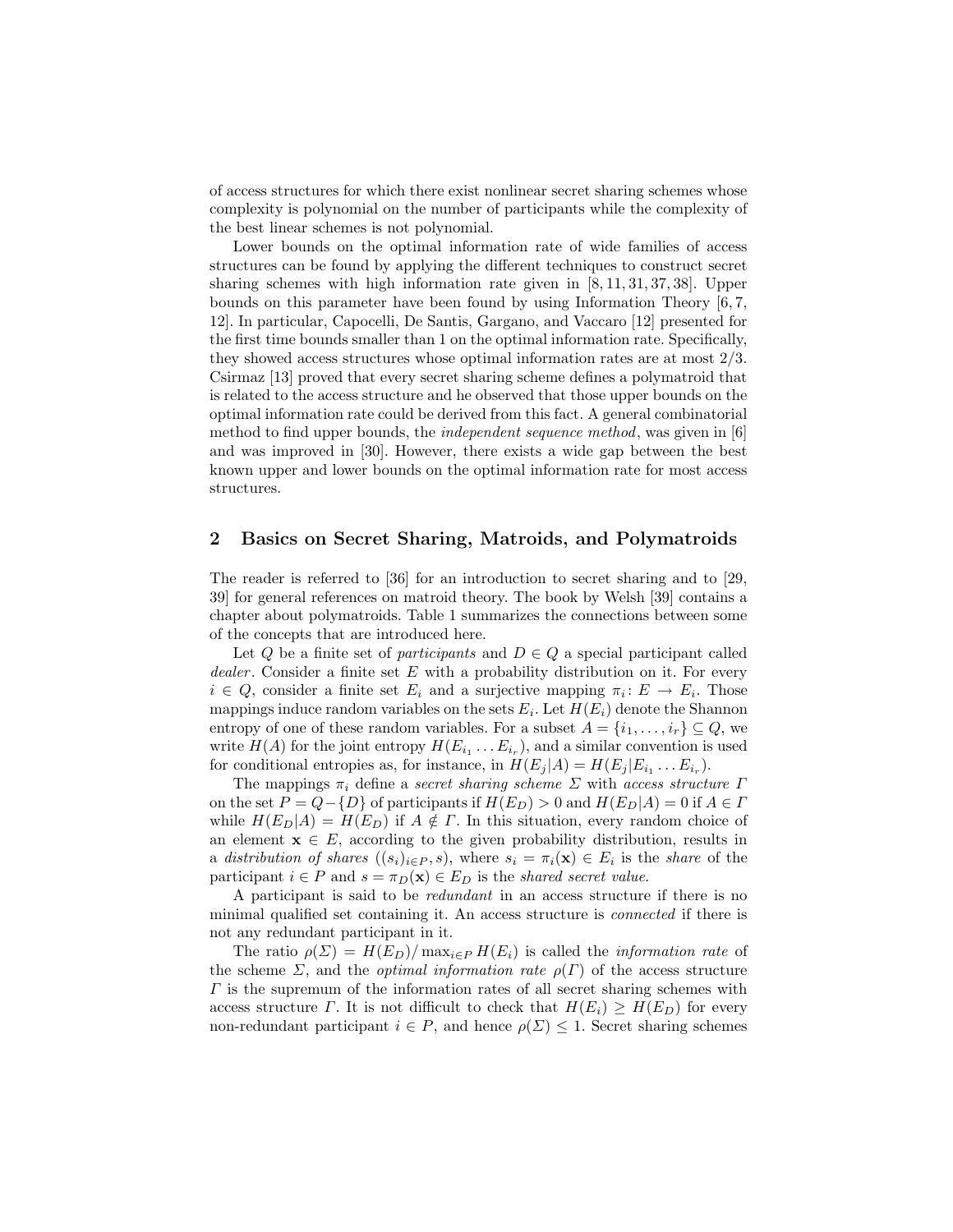with  $\rho(\Sigma) = 1$  are said to be *ideal* and their access structures are called *ideal* as well. Of course,  $\rho(\Gamma) = 1$  for every ideal access structure  $\Gamma$ .

If the sets E and  $E_i$  are vector spaces over some finite field  $\mathbb{K}$ , the mappings  $\pi_i$  are linear mappings, and the uniform probability distribution is considered in E, we say that  $\Sigma$  is a K-linear secret sharing scheme. The linear schemes in which  $E_i = \mathbb{K}$  for every  $i \in Q$  are ideal and they are called  $\mathbb{K}$ -vector space secret sharing schemes. Their access structures are called K-vector space access structures. Observe that there exist ideal linear schemes that are not vector space secret sharing schemes. In such schemes, dim  $E_i = \dim E_D > 1$  for every  $i \in P$ .

We notate  $\mathcal{P}(Q)$  for the power set of Q. Given a secret sharing scheme  $\Sigma$  on the set  $P = Q - \{D\}$ , consider the mapping  $h: \mathcal{P}(Q) \to \mathbb{R}$  defined by  $h(X) =$  $H(X)/H(E_D)$ . This mapping satisfies the following properties [13].

- 1.  $h(\emptyset) = 0$ , and
- 2. h is monotone increasing: if  $X \subseteq Y \subseteq Q$ , then  $h(X) \leq h(Y)$ , and
- 3. h is submodular: if  $X, Y \subseteq Q$ , then  $h(X \cup Y) + h(X \cap Y) \leq h(X) + h(Y)$ , and
- 4. for every  $X \subseteq Q$ , either  $h(X \cup \{D\}) = h(X) + 1$  or  $h(X \cup \{D\}) = h(X)$ .

A polymatroid is any pair  $S = (Q, h)$  satisfying the first three properties. Polymatroids satisfying the fourth property as well will be called here D-secret sharing polymatroids, or D-ss-polymatroids for short. Therefore, every secret sharing scheme  $\Sigma$  defines a D-ss-polymatroid  $\mathcal{S} = \mathcal{S}(\Sigma) = (Q, h)$ . Nevertheless, there exist D-ss-polymatroids that are not associated with any secret sharing scheme.

For a D-ss-polymatroid  $\mathcal{S} = (Q, h)$ , we consider the access structure

$$
\Gamma_D(\mathcal{S}) = \{A \subseteq P : h(A \cup \{D\}) = h(A)\}.
$$

Clearly, the access structure of a secret sharing scheme  $\Sigma$  is the one defined in this way by the associated polymatroid  $\mathcal{S}(\Sigma)$ . Since there exists a secret sharing scheme for every access structure  $\Gamma$ , all access structures are of the form  $\Gamma_D(\mathcal{S})$  for some D-ss-polymatroid S. Nevertheless, different D-ss-polymatroids can define the same access structure.

A matroid can be defined as a polymatroid  $\mathcal{M} = (Q, h)$  with the following additional property.

4'.  $h(X) \in \mathbb{Z}$  and  $0 \leq h(X) \leq |X|$  for every  $X \subseteq Q$ , or, equivalently, for every  $X \subseteq Q$  and  $x \in Q$ , either  $h(X \cup \{x\}) = h(X) + 1$  or  $h(X \cup \{x\}) = h(X)$ .

We need to recall now some terminology and basic facts about matroids. For a matroid  $\mathcal{M} = (Q, r)$  (we change from h to r because this is the usual notation for matroids), the set  $Q$  and the mapping r are called, respectively, the *ground* set and the rank function of the matroid M. The value  $r(X)$  is called the rank of the subset X while the rank of the matroid M is defined to be  $r(\mathcal{M}) = r(Q)$ . A subset  $X \subseteq Q$  is said to be *independent* if  $r(X) = |X|$ . The *dependent* subsets are those that are not independent. A circuit is a minimally dependent subset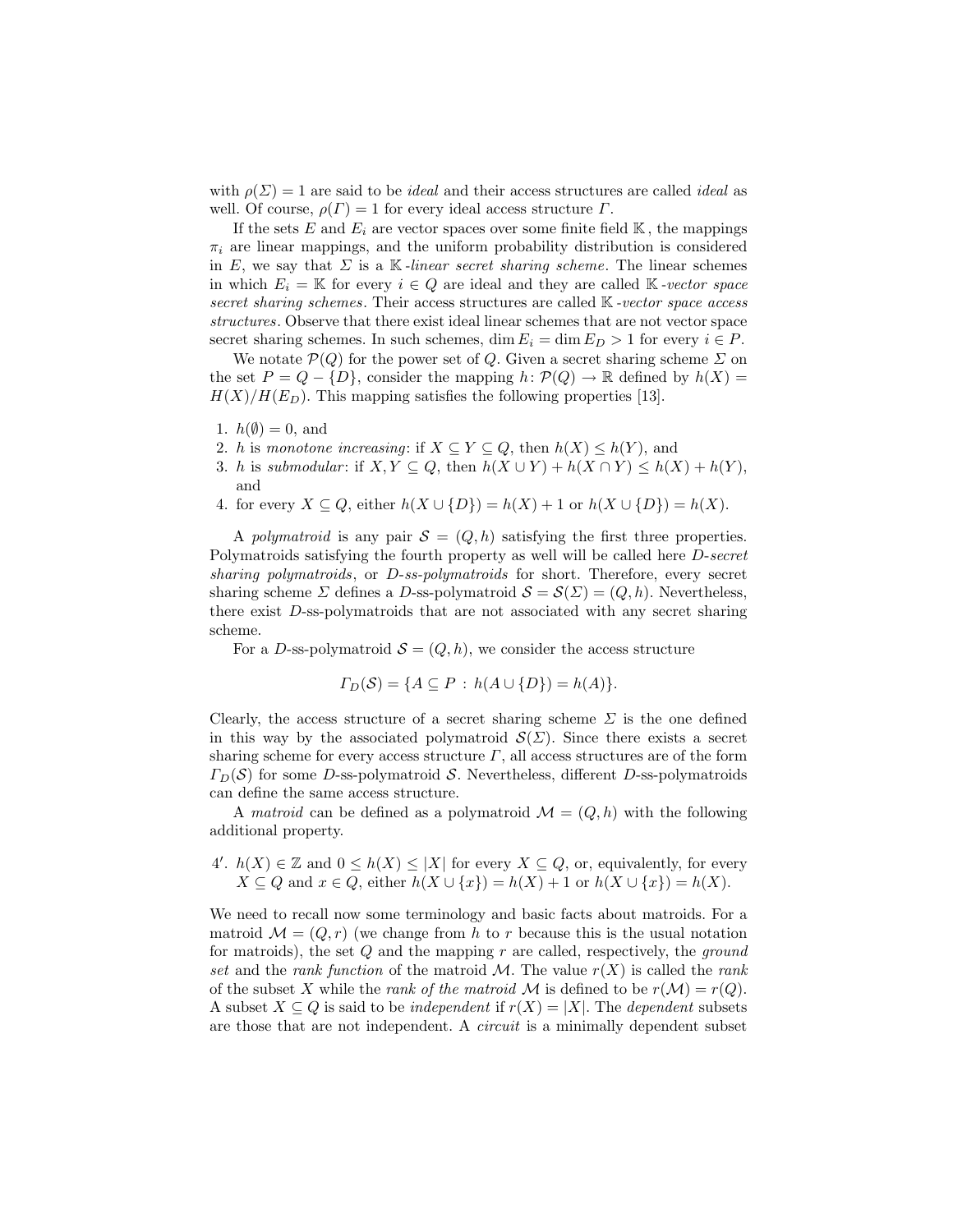while a *basis* is a maximally independent subset. All bases have the same number of elements, which coincide with the rank of the matroid.

As a consequence of the results by Brickell and Davenport [10], if  $\Sigma$  is an ideal scheme, then the polymatroid  $S = S(\Sigma)$  is a matroid and, hence, S is a j-ss-polymatroid for every  $j \in Q$ . Moreover, by considering  $(\pi_i(\mathbf{x}))_{i \in Q-\{j\}}$  as shares of the secret value  $\pi_i(\mathbf{x})$ , the scheme  $\Sigma$  defines an ideal secret sharing scheme with access structure  $\Gamma_j(\mathcal{S})$  on the set of participants  $Q - \{j\}$ . We say that Γ is a matroid-related access structure if  $\Gamma = \Gamma_D(\mathcal{M})$  for some matroid M. It is not difficult to check that this definition is equivalent to the one we gave in the Introduction. Observe that the results by Brickell and Davenport [10] imply that all ideal access structures are matroid-related.

Let  $\mathbb K$  be a finite field and let M be a  $r_0 \times n$  matrix with entries in  $\mathbb K$ . If  $|Q| = n$  and the points in Q are put in a one-to-one correspondence with the columns of  $M$ , a matroid  $M$  on the set  $Q$  is obtained by considering that the rank of a subset  $X \subseteq Q$  is equal to the rank of the corresponding columns of M. In this situation, we say that the matrix M is a  $K$ -representation of the matroid  $\mathcal{M}$ . The matroids that can be defined in this way are called *linearly rep*resentable. Observe that linearly representable matroids coincide with the ones that are obtained from vector space secret sharing schemes and their related access structures are precisely the vector space access structures. The matroids that are associated with an ideal linear secret sharing scheme are called multilinearly representable, a class that contains the linearly representable matroids. The non-Pappus matroid is not linearly representable [29], but it was proved to be multilinearly representable in [35]. The existence of iss-representable matroids that are not multilinearly representable is an open problem.

The matroid M is said to be *connected* if, for every two different points  $i, j \in$ Q, there exists a circuit C with  $i, j \in C$ . As a consequence of [29, Proposition 4.1.2], the matroid M is connected if and only if the access structure  $\Gamma_D(\mathcal{M})$  is connected. A connected matroid is determined by the circuits that contain some given point [21]. Therefore, if  $\Gamma$  is a matroid-related connected access structure, there exists a unique matroid M with  $\Gamma = \Gamma_D(\mathcal{M})$ .

# 3 Polymatroids and Optimal Information Rate

Most of the upper bounds on the optimal information rate that have been given until now were obtained by information-theoretical arguments. Specifically, by using basic properties of the Shannon entropy function. Csirmaz [13] pointed out that all those results are based solely on the so-called Shannon inequalities on the entropy of subsets of variables and, hence, they can be deduced from the fact that every secret sharing scheme defines a D-ss-polymatroid related to the access structure.

If  $\mathcal{S} = (Q, h)$  is a polymatroid, we define  $\sigma(\mathcal{S}) = \max\{h(\lbrace x \rbrace) : x \in Q\}$ . For every access structure Γ, we consider the value  $\kappa(\Gamma) = \inf \sigma(\mathcal{S})$ , where the infimum is taken over all D-ss-polymatroids S with  $\Gamma = \Gamma_D(\mathcal{S})$ . The upper bounds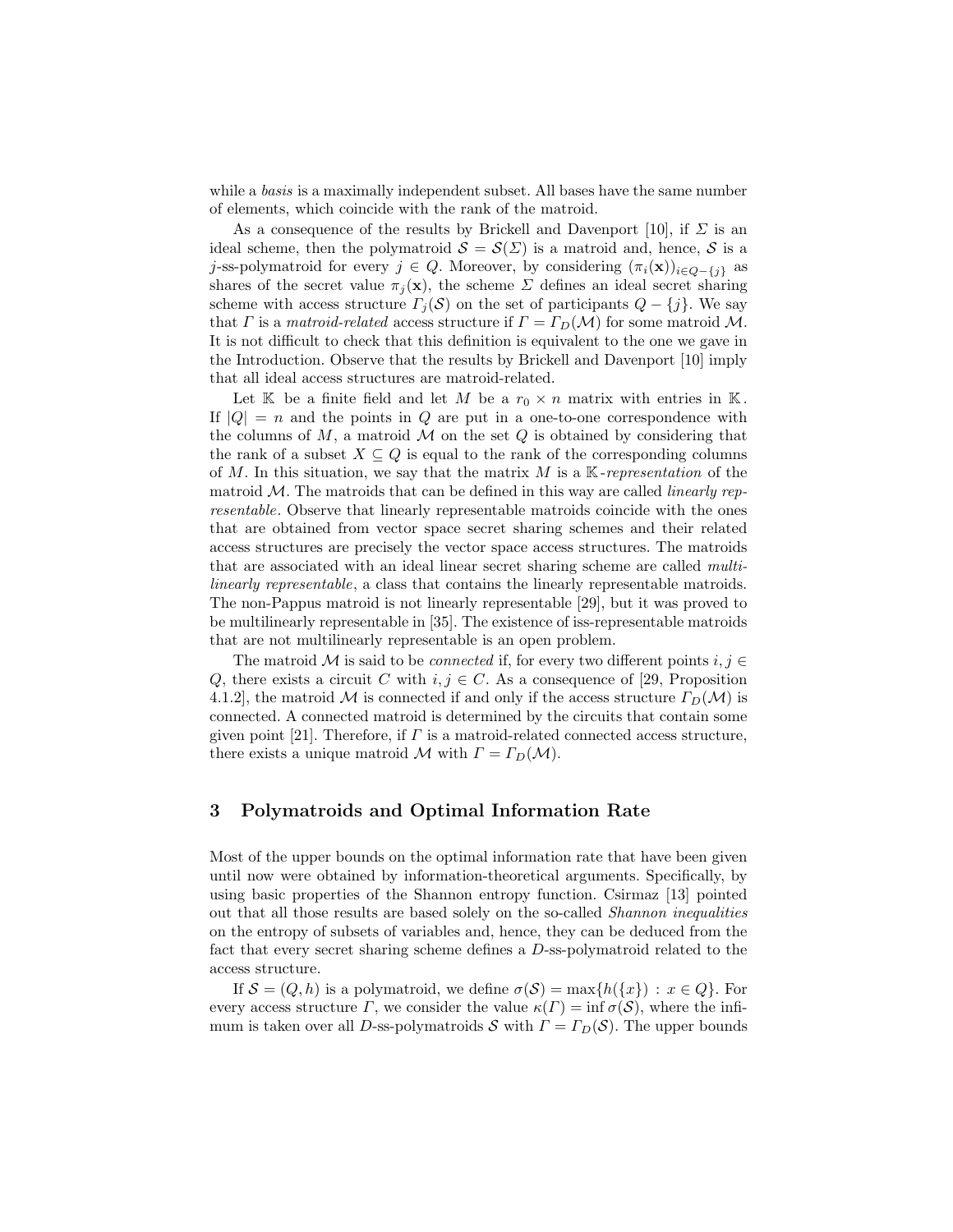on the optimal information rate that can be obtained by using polymatroids (that is, by using Shannon inequalities) are based on the following proposition.

**Proposition 5.** The optimal information rate of every access structure  $\Gamma$  is upper bounded by  $\rho(\Gamma) \leq 1/\kappa(\Gamma)$ .

*Proof.* Let  $\Sigma$  be a secret sharing scheme with access structure  $\Gamma$  and let  $S$  be the D-ss-polymatroid defined by  $\Sigma$ . Then  $\rho(\Sigma) = 1/\sigma(S) \leq 1/\kappa(\Gamma)$ . the D-ss-polymatroid defined by  $\Sigma$ . Then  $\rho(\Sigma) = 1/\sigma(\mathcal{S}) \leq 1/\kappa(\Gamma)$ .

Therefore, upper bounds on  $\rho(\Gamma)$  can be found by deriving lower bounds on  $\kappa(\Gamma)$  from combinatorial properties of the access structure. Actually,  $1/\kappa(\Gamma)$ is the best upper bound that can be obtained by this technique. Since  $\kappa(\Gamma)$ deals only with the properties of the D-ss-polymatroids S such that  $\Gamma = \Gamma_D(\mathcal{S}),$ and some of these polymatroids may not be associated with any secret sharing scheme, there can exist access structures  $\Gamma$  such that  $\rho(\Gamma) < 1/\kappa(\Gamma)$ . As far as we know, no examples of access structures in this situation are known, but Theorem 8 gives some intuition supporting their existence.

Since  $\kappa(\Gamma) = 1$  if  $\Gamma$  is matroid-related, it is clear that no upper bounds on the optimal information rate of matroid-related access structures can be found by using this method.

As far as we know, the only known upper bounds that do not fit this pattern are the one given by G $\hat{a}$ l [17], which was improved in [28], and the one presented by Beimel and Livne [2]. The first one applies only to linear secret sharing schemes and it is the basis for proving the separation between the complexities of linear and nonlinear schemes  $[1, 4]$ . The second one applies to the access structures related to the Vamos matroid.

As an example of the kind of results that are obtained by using polymatroids, we present the *independent sequence method*, which was introduced in [6] and was improved in [30]. Let  $\Gamma$  be an access structure on a set of participants  $P$ . Consider  $A \subseteq P$  and an increasing sequence of subsets  $B_1 \subseteq \cdots \subseteq B_m \subseteq P$ . We say that  $(B_1, \ldots, B_m | A)$  is an *independent sequence* in  $\Gamma$  with length m and size s if  $|A| = s$  and, for every  $i = 1, \ldots, m$ , there exists  $X_i \subseteq A$  such that  $B_i \cup X_i \in \Gamma$ , while  $B_m \notin \Gamma$  and  $B_{i-1} \cup X_i \notin \Gamma$  if  $i \geq 2$ . The independent sequence method is based on the following result. We notice that this theorem was not stated in [6,30] in terms of polymatroids, but in terms of the entropy function. The proof in [6] is easily adapted to this new statement.

**Theorem 6.** ([6,30]) Let  $\Gamma$  be an access structure on the set  $P$ . Let  $S = (Q, h)$ be a D-ss-polymatroid such that  $\Gamma = \Gamma_D(\mathcal{S})$ . If there exists in  $\Gamma$  an independent sequence  $(B_1, \ldots, B_m | A)$  with length m and size s, then  $h(A) \geq m$ . As a consequence,  $\kappa(\Gamma) \ge m/s$  and  $\rho(\Gamma) \le s/m$ .

The following corollary of that theorem points out that independent sequences can be used in the characterization of matroid-related access structures. Actually, the converse of this result will be proved in Section 4.

Corollary 7. An access structure is not matroid-related if it admits an independent sequence with length m and size  $s < m$ .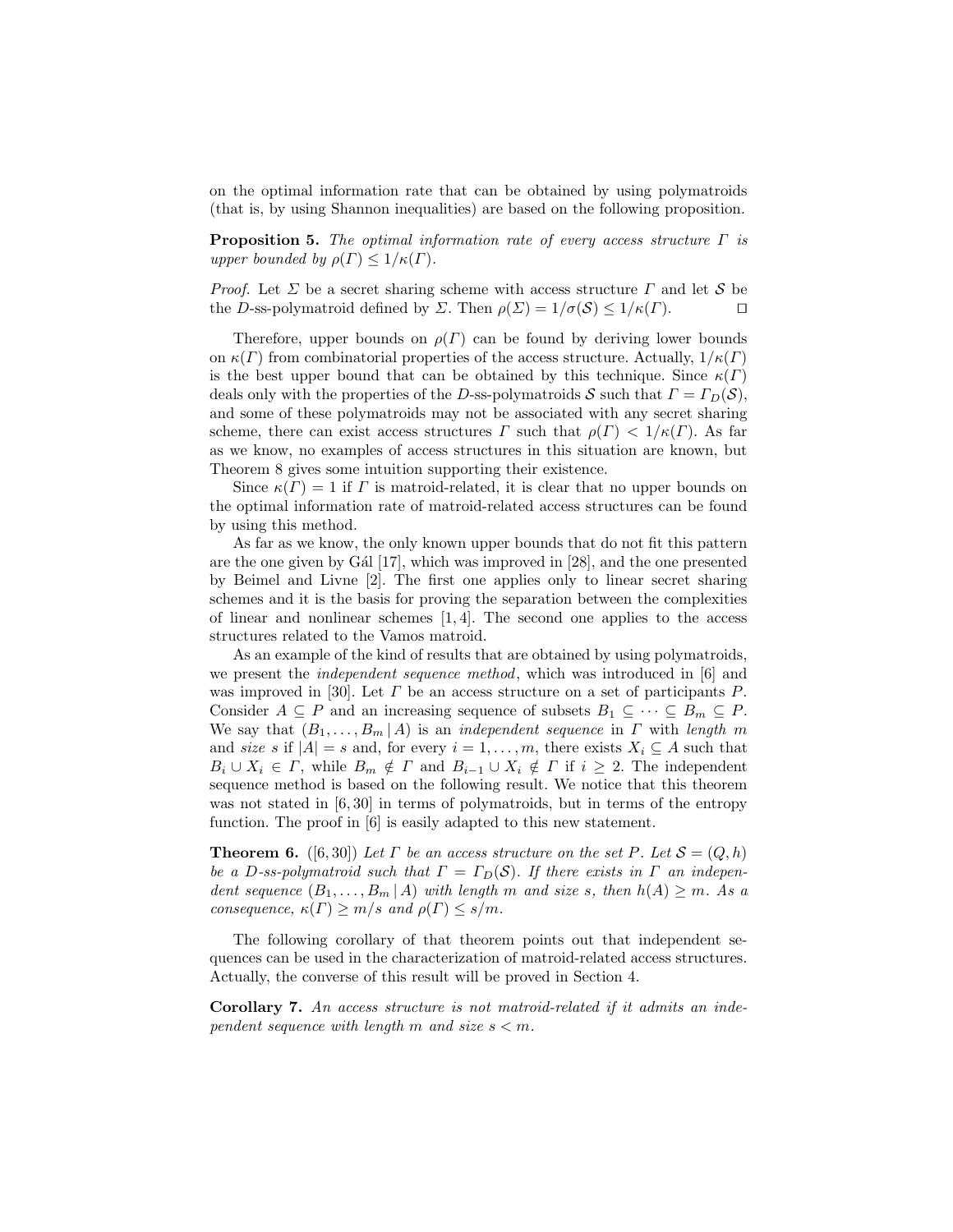The next result by Csirmaz [13] points out the limitations of the use of polymatroids to find upper bounds on the optimal information rate.

**Theorem 8.** ([13]) If  $\Gamma$  is an access structure on a set P of participants with  $|P| = n$ , then  $\kappa(\Gamma) \leq n$ .

*Proof.* It is not difficult to prove that there exists a D-ss-polymatroid  $S = (Q, h)$ with  $\Gamma = \Gamma_D(\mathcal{S})$  such that  $h(X) = n + (n - 1) + \cdots + (n - (k - 1))$  for every subset of participants  $X \subseteq P$  with  $|X| = k$ . subset of participants  $X \subseteq P$  with  $|X| = k$ .

By taking into account the known methods to construct secret sharing schemes, it is against intuition to suppose that there can exist, for every access structure, a secret sharing scheme such that the length of the shares is around  $n$  times the length of the secret. Therefore, as a consequence of Theorem 8, it seems that the optimal information rate of an access structure will be in general much smaller than  $1/\kappa(\Gamma)$ , the best upper bound that can be obtained by using polymatroids. Nevertheless, besides the Shannon inequalities, the properties of the entropy function imply other inequalities, the so-called *non-Shannon inequalities*. Thus, it might be possible to find better upper bounds on the optimal information rate than the ones derived from Proposition 5 by using information theory. This may be the case for matroid-related access structures as well.

Anyway, the polymatroid technique has proved to be very useful when studying some particular families of access structures. In some cases the obtained upper bounds are tight or, at least, close to the best known lower bounds. In the following we prove a positive result for the polymatroid technique. Namely, we prove in Theorem 12 that the bounds that are obtained by this technique for an access structure apply also to its dual.

Before presenting our result, we recall some facts about dual access structures and dual matroids. The dual of the access structure  $\Gamma$  on the set  $P$  is defined as the access structure  $\Gamma^* = \{A \subseteq P : P - A \notin \Gamma\}$ . If  $\mathcal{M} = (Q, r)$  is a matroid, the mapping  $r^* \colon \mathcal{P}(Q) \to \mathbb{Z}$  defined by  $r^*(X) = |X| - r(Q) + r(Q - X)$  is the rank function of a matroid  $\mathcal{M}^* = (Q, r^*)$ , which is called the *dual* of the matroid  $\mathcal{M}$ . Since  $\Gamma_D(\mathcal{M}^*) = (\Gamma_D(\mathcal{M}))^*$ , the dual of a matroid-related access structure is matroid-related. If  $\Sigma$  is an ideal secret sharing scheme with access structure  $\Gamma$ , then there exists a linear scheme  $\Sigma^*$  with access structure  $\Gamma^*$  and information rate  $\rho(\Sigma^*) = \rho(\Sigma)$  [14]. Actually,  $\Sigma$  can be seen as a linear code, and the linear scheme  $\Sigma^*$  is the one constructed from the dual code. As a consequence, if a matroid is linearly or multilinearly representable, the same applies to the dual matroid. Nevertheless, it is not known whether the dual of an iss-representable matroid is iss-representable, and the relation between  $\rho(\Gamma)$  and  $\rho(\Gamma^*)$  is an open problem too. Our result, Theorem 12, deals with this open problem. Specifically, we prove that the upper bounds for  $\rho(\Gamma)$  that are obtained by the polymatroid technique apply also to  $\rho(\Gamma^*)$ .

There exist several inequivalent ways to define the dual of a polymatroid [39] and we have to choose the suitable one to prove our result. Specifically, if  $S = (Q, h)$  is a polymatroid, we consider the *dual polymatroid*  $S^* = (Q, h^*)$ , where  $h^*: \mathcal{P}(Q) \to \mathbb{R}$  is defined by  $h^*(X) = \sum_{x \in X} h(\lbrace x \rbrace) - h(Q) + h(Q - X)$ .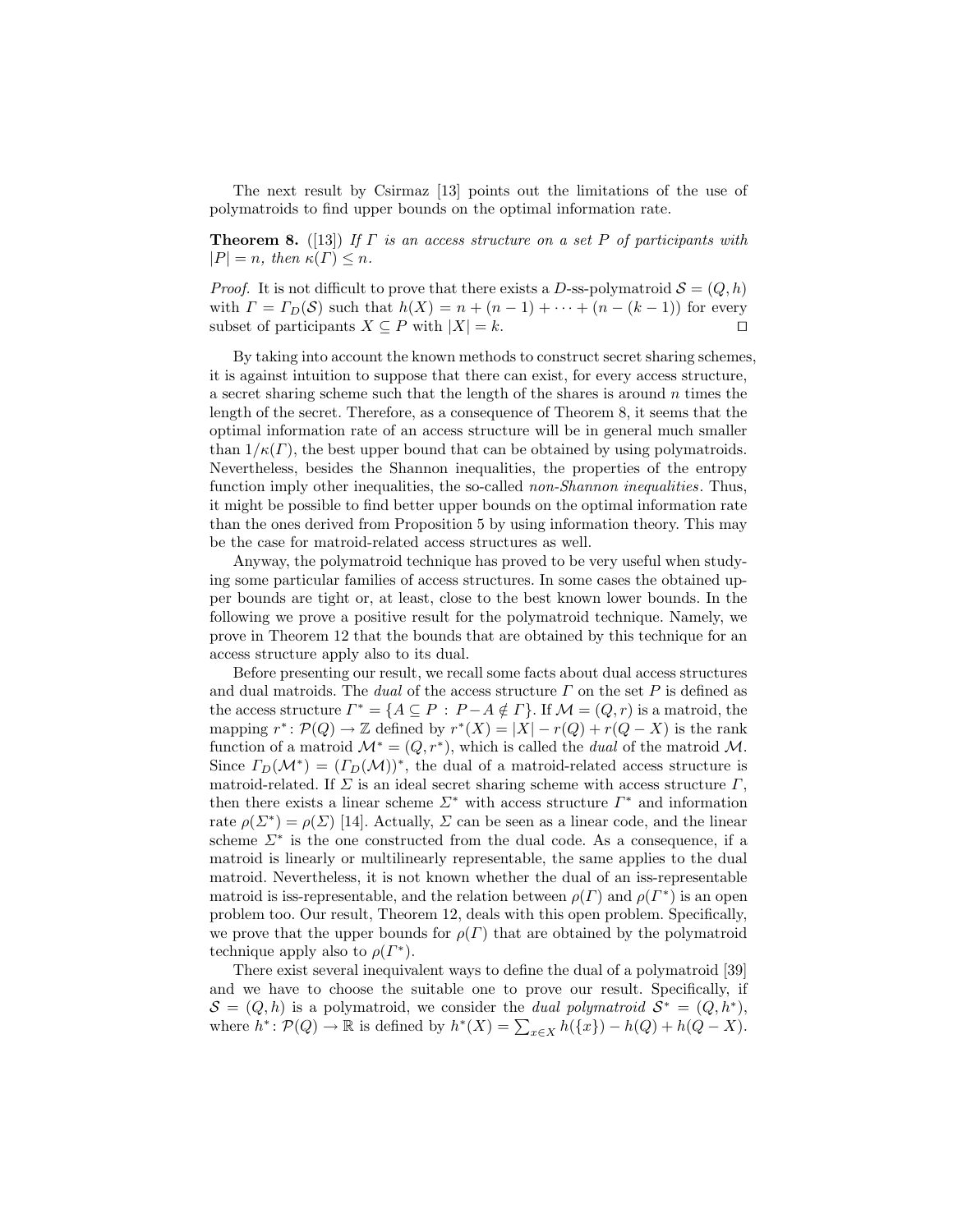This definition generalizes the duality that is usually considered for matroids. Clearly, if  $\mathcal{M} = (Q, r)$  is a *loopless* matroid, that is, with  $r({x}) = 1$  for every  $x \in Q$ , then the dual matroid of M coincides with the dual polymatroid. We prove in the next lemma that  $S^*$  is actually a polymatroid, and we describe in Lemma 10 the relation between the dual of a D-ss-polymatroid and the dual of the corresponding access structure.

# **Lemma 9.**  $S^* = (Q, h^*)$  is a polymatroid.

*Proof.* Obviously,  $h^*(\emptyset) = 0$ . Take a subset  $X \subseteq Q$  and a point  $y \notin X$ . Since  $h({y}) + h(Q - (X \cup {y})) \ge h(Q - X)$ , we get that  $h^*(X \cup {y}) \ge h^*(X)$ . Therefore,  $h^*$  is monotone increasing. Finally, consider two arbitrary subsets  $X, Y \subseteq Q$ . Then from the definition of  $h^*$  and the submodularity of  $h$ ,

$$
h^*(X) + h^*(Y) - h^*(X \cup Y) - h^*(X \cap Y) =
$$
  
=  $h(Q - X) + h(Q - Y) - h(Q - (X \cup Y)) - h(Q - (X \cap Y)) \ge 0.$ 

This proves that  $h^*$  is submodular.  $\Box$ 

**Lemma 10.** Let  $S = (Q, h)$  be a D-ss-polymatroid. Assume that  $\Gamma_D(\mathcal{S}) \neq \emptyset$ and  $\emptyset \notin \Gamma_D(\mathcal{S})$ . Then  $\mathcal{S}^* = (Q, h^*)$  is also a D-ss-polymatroid and  $\Gamma_D(\mathcal{S}^*) =$  $(T_D(\mathcal{S}))^*$ .

*Proof.* Let  $\Gamma = \Gamma_D(\mathcal{S})$ . Since  $\emptyset \notin \Gamma$  and  $P = Q - \{D\} \in \Gamma$ , we have that  $h({D}) = 1$  and  $h(P) = h(Q)$ , and hence  $h^*({D}) = 1$ . Consider a subset  $X \subseteq P$ . Then  $h^*(X \cup \{D\}) = h(\{D\}) + \sum_{x \in X} h(\{x\}) - h(Q) + h(P - X)$ . If  $X \in \Gamma^*$ , then  $P - X \notin \Gamma$  and  $h(P - X) = h(Q - X) - 1$ . In this case,  $h^*(X \cup \{D\}) = h^*(X)$ . Analogously, if  $X \notin \Gamma^*$  then  $h(P - X) = h(Q - X)$ , and hence  $h^*(X \cup \{D\}) = h^*(X) + 1.$ 

To be precise, the polymatroid  $S^*$  is properly a dual of  $S$ , in the sense that  $\mathcal{S}^{**} = \mathcal{S}$ , if and only if  $h(Q - \{x\}) = h(Q)$  for every  $x \in Q$ . The polymatroids satisfying this property will be said to be normalized. In addition, we need some technical results that are given in the next lemma, whose proof is an easy exercise.

**Lemma 11.** Let  $S = (Q, h)$  be a polymatroid. Then the following properties hold.

1. The polymatroid  $S^* = (Q, h^*)$  is normalized.

2.  $h^{**}(X) \leq h(X)$  for every  $X \subseteq Q$ .

3. S is normalized if and only if  $S^{**} = S$ .

4. If S is normalized, then  $h^*(\{x\}) = h(\{x\})$  for every  $x \in Q$ .

**Theorem 12.** Let  $\Gamma$  be an access structure with  $\Gamma \neq \emptyset$  and  $\emptyset \notin \Gamma$ , and let  $\Gamma^*$ be its dual. Then  $\kappa(\Gamma) = \kappa(\Gamma^*)$ .

*Proof.* Let  $\Gamma$  be an access structure. Consider the sets of real numbers  $\Omega(\Gamma)$  =  $\{\sigma(S) : \Gamma = \Gamma_D(\mathcal{S})\}\$ and  $\widehat{\Omega}(\Gamma) = \{\sigma(\mathcal{S}) : \mathcal{S} \text{ is normalized}, \Gamma = \Gamma_D(\mathcal{S})\}\$ . If S is a D-ss-polymatroid such that  $\Gamma = \Gamma_D(\mathcal{S})$ , then  $\mathcal{S}^{**}$  is normalized,  $\Gamma =$  $\Gamma_D(\mathcal{S}^{**})$  and  $\sigma(\mathcal{S}^{**}) \leq \sigma(\mathcal{S})$ . Therefore,  $\kappa(\Gamma) = \inf_{\mathcal{S}} \Omega(\Gamma) = \inf_{\mathcal{S}} \Omega(\Gamma)$ . The proof is concluded by taking into account that  $\hat{\Omega}(\Gamma) = \hat{\Omega}(\Gamma^*)$  $\Box$ ).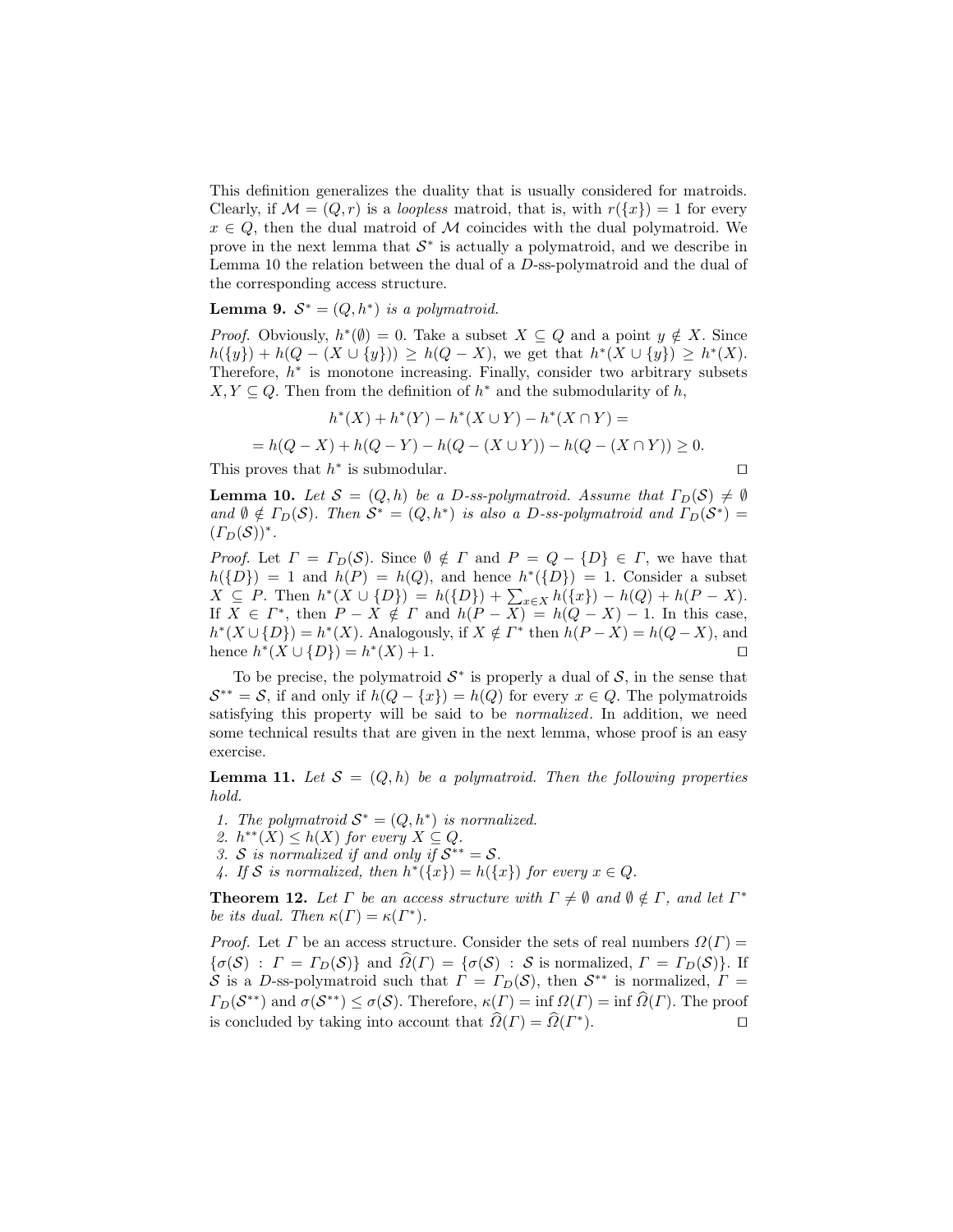# 4 On the Characterization of Matroid-Related Access Structures

### 4.1 A Theorem by Seymour

Let  $\Gamma$  be an access structure on a set P and take a subset  $Z \subseteq P$ . We define the access structures  $\Gamma \backslash Z$  and  $\Gamma/Z$  on the set  $P-Z$  by  $\Gamma \backslash Z = \{A \subseteq P - Z : A \in \Gamma\}$ and  $\Gamma/Z = \{A \subseteq P - Z : A \cup Z \in \Gamma\}$ . Every access structure that can be obtained from  $\Gamma$  by repeatedly applying the operations  $\setminus$  and  $\ell$  is called a *minor* of the access structure  $\Gamma$ . If  $Z_1$  and  $Z_2$  are disjoint subsets then  $(\Gamma \setminus Z_1)/Z_2 =$  $(\Gamma/Z_2) \setminus Z_1$ , and  $(\Gamma \setminus Z_1) \setminus Z_2 = \Gamma \setminus (Z_1 \cup Z_2)$ , and  $(\Gamma/Z_1)/Z_2 = \Gamma/(Z_1 \cup Z_2)$ . Therefore, every minor of  $\Gamma$  is of the form  $(\Gamma \setminus Z_1)/Z_2$  for some disjoint subsets  $Z_1, Z_2 \subseteq P$ . In addition,  $(\Gamma \setminus Z)^* = \Gamma^*/Z$  and  $(\Gamma/Z)^* = \Gamma^* \setminus Z$ .

We can consider as well *minors* of matroids and polymatroids. Let  $S =$  $(Q, h)$  be a polymatroid. Given a subset  $Z \subseteq Q$ , we define the polymatroids  $S \setminus Z = (Q - Z, h_{\setminus Z})$  and  $S/Z = (Q - Z, h_{\setminus Z})$ , where  $h_{\setminus Z}(X) = h(X)$  and  $h_{\ell Z}(X) = h(X \cup Z) - h(Z)$  for every  $X \subseteq Q - Z$ . It is not difficult to prove that, if S is a D-ss-polymatroid and  $\Gamma = \Gamma_D(\mathcal{S})$ , then for every  $Z \subseteq P$ , both  $\mathcal{S} \setminus Z$ and  $S/Z$  are D-ss-polymatroids and  $\Gamma \setminus Z = \Gamma_D(\mathcal{S} \setminus Z)$  and  $\Gamma/Z = \Gamma_D(\mathcal{S}/Z)$ . Moreover, if  $\mathcal{M} = (Q, r)$  is a matroid, then  $\mathcal{M} \setminus Z$  and  $\mathcal{M} \setminus Z$  are matroids as well. The following proposition is a direct consequence of all these considerations.

Proposition 13. Every minor of a matroid-related access structure is matroidrelated.

We introduce now the forbidden minors in the characterization by Seymour. The set of participants of the access structures  $\Phi$  and  $\Phi$  is  $P = \{p_1, p_2, p_3, p_4\}.$ The minimal qualified subsets of  $\Phi$  are  $\{p_1, p_2\}$ ,  $\{p_2, p_3\}$  and  $\{p_3, p_4\}$ , while the minimal qualified subsets  $\widehat{\Phi}$  are  $\{p_1, p_2\}$ ,  $\{p_2, p_3\}$ ,  $\{p_2, p_4\}$  and  $\{p_3, p_4\}$ . For every  $s \geq 3$ , the set of participants of the access structure  $\Psi_s$  is  $P = \{p_1, \ldots, p_s, p_{s+1}\}\$ and its minimal qualified subsets are  $\{p_1, \ldots, p_s\}$  and  $\{p_i, p_{s+1}\}\$  for every  $i = \infty$ 1, ..., s. Observe that  $\Phi^* \cong \Phi$  and  $\Psi_s^* = \Psi_s$ . The minimal qualified subsets of  $\widehat{\Phi}^*$ are  $\{p_1, p_3, p_4\}, \{p_2, p_3\}$  and  $\{p_2, p_4\}.$ 

The forbidden minor characterization of matroid ports by Seymour is stated here in our terminology.

Theorem 14. (Seymour [32]) An access structure is matroid-related if and only if it has no minor isomorphic to  $\Phi$ ,  $\widehat{\Phi}$ ,  $\widehat{\Phi}^*$  or  $\Psi$ , with  $s \geq 3$ .

### 4.2 Generalizing the Result by Brickell and Davenport

New characterizations of matroid-related access structures are given in Theorem 17. They are obtained by combining Theorem 14 with the results in Section 3. As a consequence we obtain Theorem 4, a generalization of the result by Brickell and Davenport [10].

We need to introduce two technical results that are used in the proof of Theorem 17. First, the independent sequence method we have described in Section 3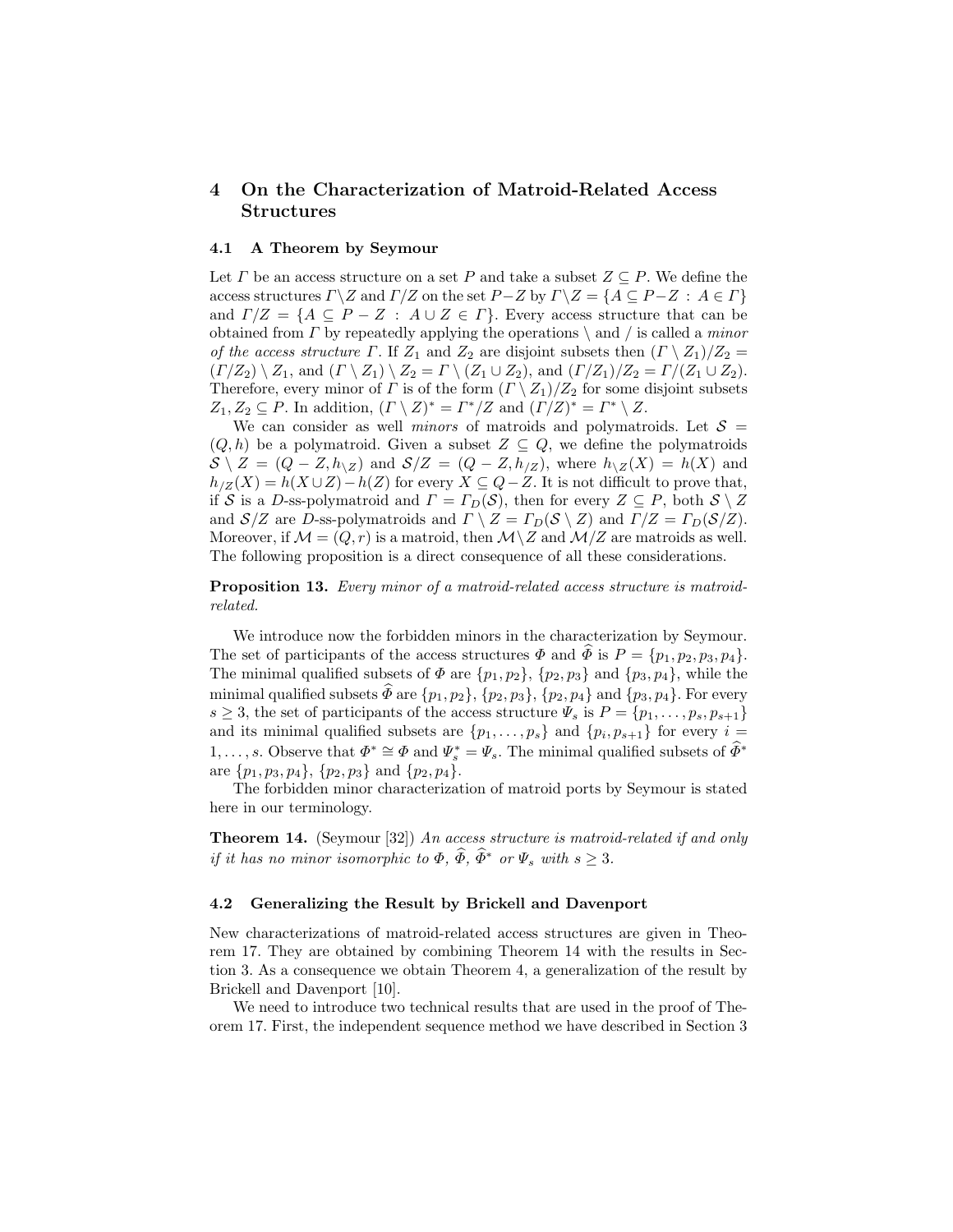has a good behavior with respect to minors, and second, all the forbidden minors in Seymour's characterization admit an independent sequence with length  $m = 3$  and size  $s = 2$ .

**Lemma 15.** Let  $\Gamma'$  be a minor of an access structure  $\Gamma$ . If there exists in  $\Gamma'$ an independent sequences with length m and size s, then the same occurs for  $\Gamma$ .

*Proof.* Consider disjoint subsets  $Z_1, Z_2 \subseteq P$  such that  $\Gamma' = (\Gamma \backslash Z_1)/Z_2$ . Suppose that  $(B_1, \ldots, B_m | A)$  is an independent sequence with length m and size  $s = |A|$ <br>in  $\Gamma'$ . Then  $(B_1 \cup Z_2, \ldots, B_m \cup Z_2 | A)$  is an independent sequence in  $\Gamma$ . in  $\Gamma'$ . Then  $(B_1 \cup Z_2, \ldots, B_m \cup Z_2 \mid A)$  is an independent sequence in  $\Gamma$ .  $\Box$ 

**Proposition 16.** Every one of the access structures  $\Phi$ ,  $\widehat{\Phi}$ ,  $\widehat{\Phi}^*$ , and  $\Psi_s$  with  $s \geq 3$ admits an independent sequence with length  $m = 3$  and size  $s = 2$ .

*Proof.* We are going to consider sequences  $(B_1, B_2, B_3 | a_1 a_2)$  with  $B_1 \subseteq B_2 \subseteq$  $B_3 \subseteq P$  and  $a_1, a_2 \in P$ . Such a sequence will be independent in the access structure  $\Gamma$  if the subsets  $B_1 \cup \{a_1, a_2\}$ ,  $B_2 \cup \{a_1\}$  and  $B_3 \cup \{a_2\}$  are in  $\Gamma$  while  $B_1 \cup \{a_1\}, B_2 \cup \{a_2\}$  and  $B_3$  are not in  $\Gamma$ . The sequence  $(\emptyset, \{p_1\}, \{p_1, p_4\} | p_2p_3)$ is independent for both  $\Phi$  and  $\widehat{\Phi}$ , while an independent sequence for  $\widehat{\Phi}^*$  is  $(\emptyset, \{p_4\}, \{p_1, p_4\} | p_2p_3)$ . Finally,  $(\emptyset, \{p_s\}, \{p_2, \ldots, p_s\} | p_{s+1}p_1)$  is an independent sequence in  $\Psi_s$ . sequence in  $\Psi_s$ .

**Theorem 17.** Let  $\Gamma$  be an access structure. Then the following statements are equivalent.

- 1. Γ is matroid-related.
- 2. There does not exist in  $\Gamma$  any independent sequence with length m and size  $s < m$ .
- 3. There does not exist in  $\Gamma$  any independent sequence with length  $m=3$  and size  $s = 2$ .
- 4.  $\kappa(\Gamma) < 3/2$ .

*Proof.* If  $\Gamma$  is matroid-related, then  $\kappa(\Gamma) = 1$  and, by Corollary 7, there does not exist in  $\Gamma$  any independent sequence with length  $m$  and size  $s < m$ . In addition, by Theorem 6, there does not exist in  $\Gamma$  any independent sequence with length  $m = 3$  and size  $s = 2$  if  $\kappa(\Gamma) < 3/2$ . Finally, if  $\Gamma$  is not matroid-related, then there exists a minor  $\Gamma'$  of  $\Gamma$  that is isomorphic to one of the forbidden minors in Theorem 14. From Proposition 16,  $\Gamma'$  admits an independent sequence with length  $m = 3$  and size  $s = 2$  and, by Lemma 15, the same occurs with  $\Gamma$ .

Two direct consequences of Theorem 17 are stated in Corollary 18. Our main result, Theorem 4, is proved from the second one. As we said before, we have obtained in this way a generalization of the important result by Brickell and Davenport [10], who proved that the access structure of every ideal secret sharing scheme is matroid-related. Moreover, since the result by Brickell and Davenport has not been used in the proof of Theorem 17, we have presented here an alternative proof for it.

Corollary 18. Let  $\Gamma$  be an access structure. Then the following statements hold.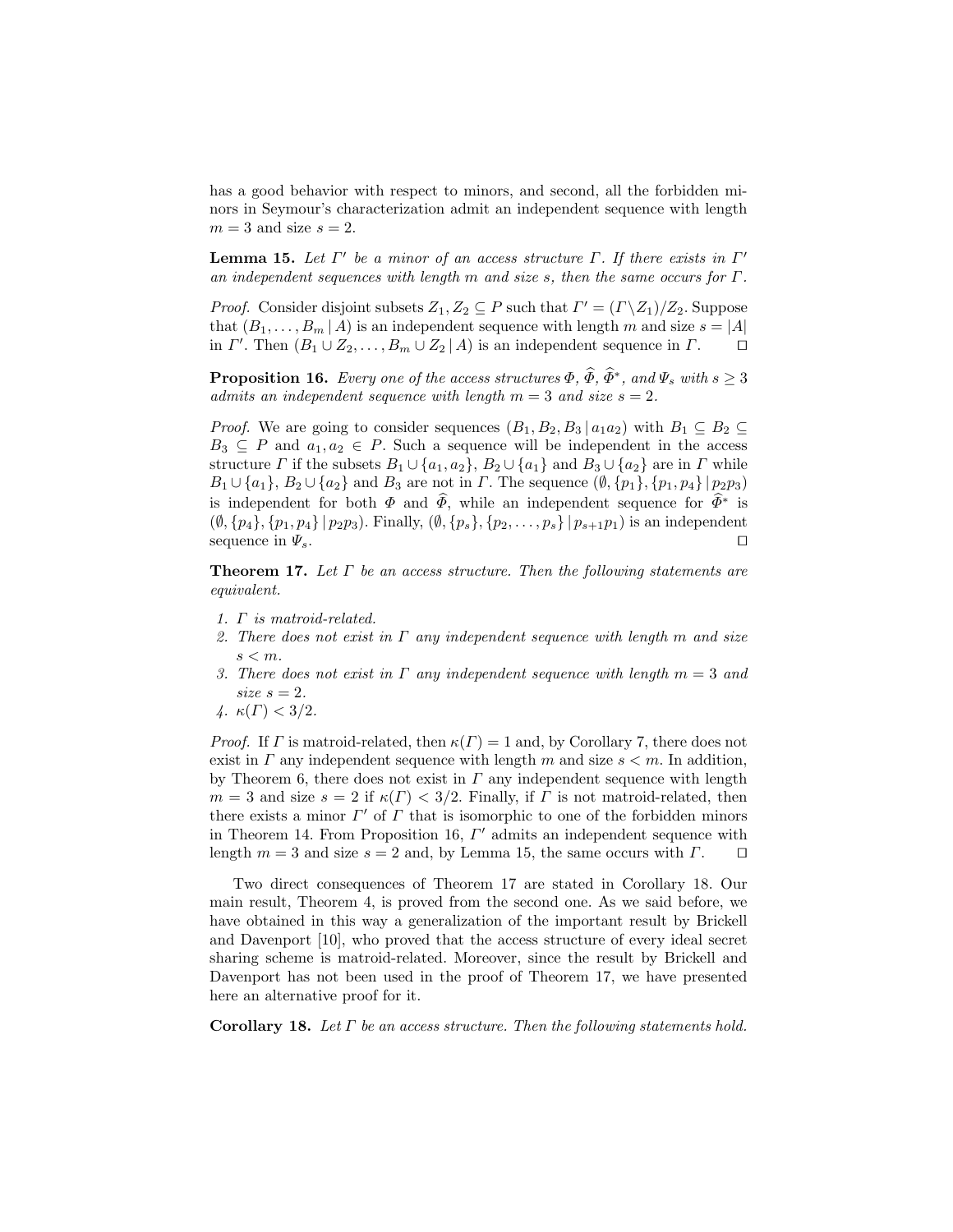1.  $\Gamma$  is matroid-related if and only if  $\kappa(\Gamma) = 1$ .

2. If  $\Gamma$  is not matroid-related, then  $\kappa(\Gamma) \geq 3/2$ , and hence  $\rho(\Gamma) \leq 2/3$ .

This result implies a gap in the values of  $\kappa(\Gamma)$ . Namely, there does not exist any access structure  $\Gamma$  with  $1 < \kappa(\Gamma) < 3/2$ . This gap does not mean that the corresponding gap appears in the values of the optimal information rate  $\rho(\Gamma)$ . Specifically, the existence of non-ideal matroid-related access structures  $\Gamma$  with  $2/3 < \rho(\Gamma) < 1$  is an open problem.

## 5 On Non-Ideal Matroid-Related Access Structures

Since there exist matroids that are not iss-representable, there are matroidrelated access structures that are not ideal. Very little is known about the optimal information rate of these structures. We cannot find upper bounds by the techniques in Section 3 because  $\kappa(\Gamma) = 1$  if  $\Gamma$  is matroid-related. By using other techniques, upper bounds have been given by Beimel and Livne [2]. We present here some lower bounds on the optimal information rate of the access structures related to the Vamos matroid and the non-Desargues matroid.

The Vamos matroid V is the matroid on the set  $Q_1 = \{v_1, \ldots, v_8\}$  such that its bases are all sets with cardinality 4 except the following five:  $\{v_1, v_2, v_3, v_4\}$ ,  ${v_1, v_2, v_5, v_6}, \{v_3, v_4, v_5, v_6\}, \{v_3, v_4, v_7, v_8\}$  and  $\{v_5, v_6, v_7, v_8\}.$  The Vamos matroid is not iss-representable [33] and, hence, the access structures related to it are not ideal. In a recent work, Beimel and Livne [2] prove that, for every secret sharing scheme realizing one of these access structures with domain of the secrets of size k, the size of the domain of the shares is at least  $k + \Omega(\sqrt{k})$ . Observe that this bound does not exclude that the optimal information rate of these structures may be equal to one, because  $\rho(\Gamma)$  is the *supremum* of the information rates of the schemes realizing  $\Gamma$ .

The non-Desargues matroid  $\mathcal N$  is the matroid with rank 3 on a set with 10 points determined by a non-Desargues configuration on a projective plane. That is, take three different lines  $L_1$ ,  $L_2$ ,  $L_3$  that meet in a point  $p_0$  and, on the line  $L_i$ , two different points  $q_i, r_i \neq p_0$ . Finally, consider the points  $s_{12}, s_{23}$ , and  $s_{31}$ , where  $s_{ij}$  is the intersection of the lines  $q_iq_j$  and  $r_ir_j$ . If such a configuration has been taken on a projective plane over a field, the points  $s_{12}$ ,  $s_{23}$  and  $s_{31}$  must be collinear by the Desargues' Theorem. The non-Desargues matroid is defined by this configuration but considering that the three points  $s_{ij}$  are not collinear. That is, the set of points of N is  $Q_2 = \{p_0, q_1, q_2, q_3, r_1, r_2, r_3, s_{12}, s_{23}, s_{31}\},$  and the bases are all subsets with three points that are not supposed to be collinear. As a consequence of the Desargues' Theorem, this matroid is not linearly representable. Moreover, Matúš  $[27]$  proved that it is not iss-representable.

Lower bounds on the optimal information rate of the access structures related to those matroids are given in the next theorem. We just present here a sketch of the proof. All details will be discussed in the full version.

**Theorem 19.** Consider two arbitrary points  $D_1 \in Q_1$  and  $D_2 \in Q_2$  and the access structures  $\Gamma_1 = \Gamma_{D_1}(\mathcal{V})$  and  $\Gamma_2 = \Gamma_{D_2}(\mathcal{N})$ . Then  $\rho(\Gamma_1) \geq 2/3$  and  $\rho(\Gamma_2) \geq$ 3/4.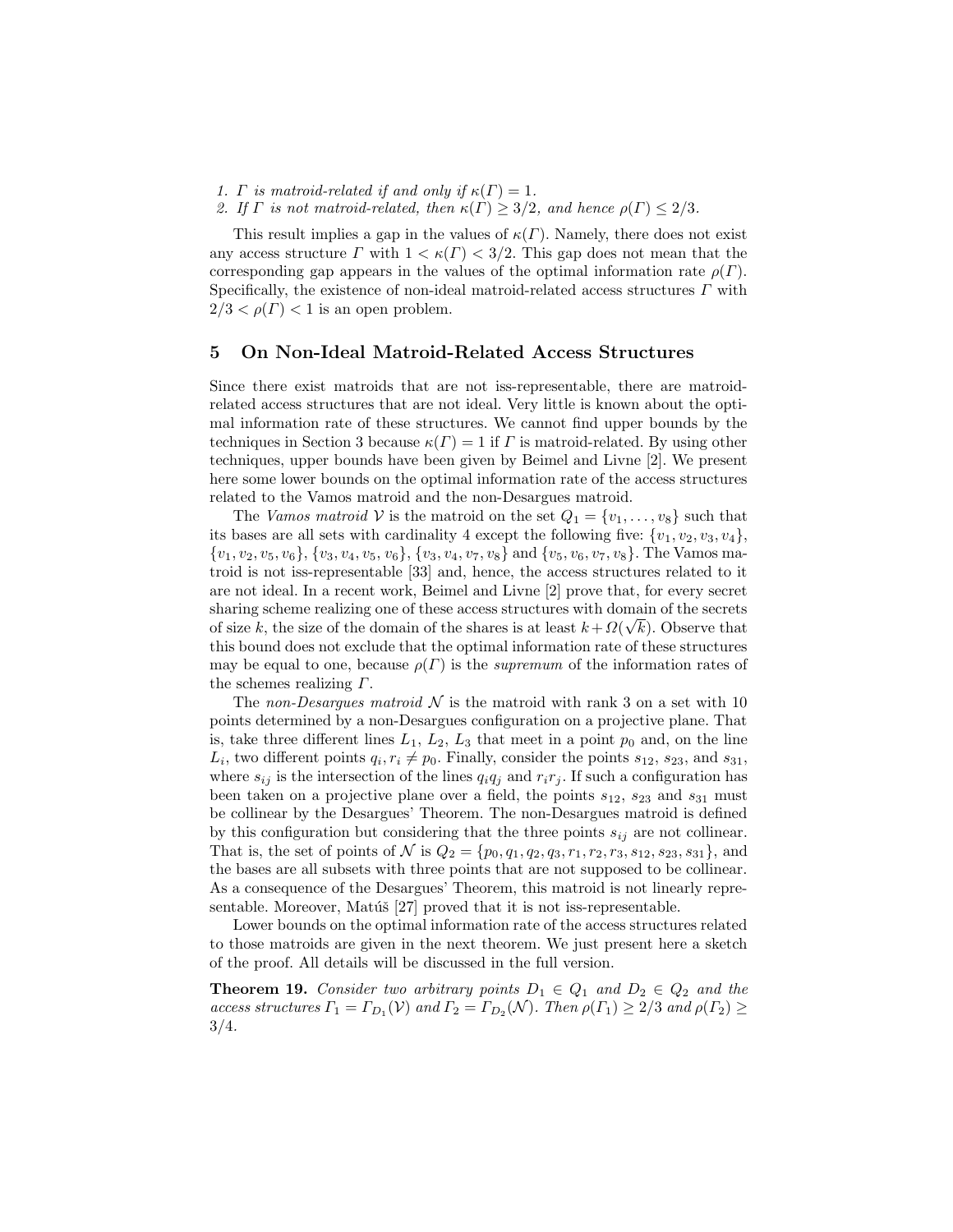*Proof.* Suppose that  $D_1 = v_1$ . For every  $2 \leq i < j \leq 8$ , let  $\Gamma^{(i,j)}$  be the access structure on  $P_1$  whose minimal qualified subsets are the minimal qualified subsets A of  $\Gamma_1$  such that  $\{v_i, v_j\} \nsubseteq A$ . It can be proved that  $\Gamma^{(3,4)}$ ,  $\Gamma^{(5,6)}$  and  $\Gamma^{(7,8)}$ are K -vector space access structures for some finite field K . By applying the λ-decomposition technique to these substructures, we get that  $ρ(T_1) ≥ 2/3$ . A similar construction can be obtained for other values of  $D_1 \in Q_1$ .

There exists a finite field K such that, for every  $x \in P_2 = Q_2 - \{D_2\},\$ the matroid  $\mathcal{N} \setminus \{x\}$  is K-representable and, hence,  $\Gamma_2 \setminus \{x\}$  is a K-vector space access structure. Therefore, we can apply the  $\lambda$ -decomposition technique by Stinson [38] to the nine access structures  $\{T_2 \setminus \{x\}\}_{x \in P_2}$ . By doing that, a secret sharing scheme for  $\Gamma_2$  with information rate equal to 3/4 is obtained.  $\Box$ 

| $\Lambda$ ccess structures of |                                                                                                                                                                 | Access structures related to                                                                                                                                |
|-------------------------------|-----------------------------------------------------------------------------------------------------------------------------------------------------------------|-------------------------------------------------------------------------------------------------------------------------------------------------------------|
| SSS with $\rho > 2/3$         | $\begin{center}  \Longrightarrow [\text{here}] \\ \Longleftarrow \end{center} \begin{center} \begin{subarray}{l} \text{Maroids} \\ \end{subarray} \end{center}$ |                                                                                                                                                             |
| Ideal SSS                     |                                                                                                                                                                 | $\Longleftrightarrow [10] \ \begin{array}{c} \uparrow \uparrow & \downarrow \!\!\!\!\! \downarrow [27,33] \\ \text{Its-representable matroids} \end{array}$ |
| Ideal linear SSS              |                                                                                                                                                                 | Multilinearly representable matroids<br>$\sqrt{35}$                                                                                                         |
| Vector space SSS              | [9]                                                                                                                                                             | Linearly representable matroids                                                                                                                             |

Table 1.

# 6 Open Problems

The known results about the connection between secret sharing and matroids, including our main result, are summarized in Table 1. Equally, some open problems appear there. The following open problem was posed in [24, 26].

Problem 20. Is there any access structure  $\Gamma$  with  $2/3 < \rho(\Gamma) < 1$ ?

From Theorem 4, if such an access structure exists, it must be matroidrelated. We proved before that there exist non-ideal matroid-related access structures  $\Gamma$  with  $\rho(\Gamma) \geq 3/4$ . Nevertheless, it is possible that  $\rho(\Gamma) = 1$  even if  $\Gamma$  is not ideal. Observe that the results in [2] about the length of the shares for the access structures related to the Vamos matroid do not imply an affirmative answer to Problem 20. Actually, very little is known about the optimal information rate of non-ideal matroid-related access structures.

Problem 21. Is there any matroid-related access structure  $\Gamma$  with  $\rho(\Gamma) < 1$ ? And with  $\rho(\Gamma) \leq 2/3$ ?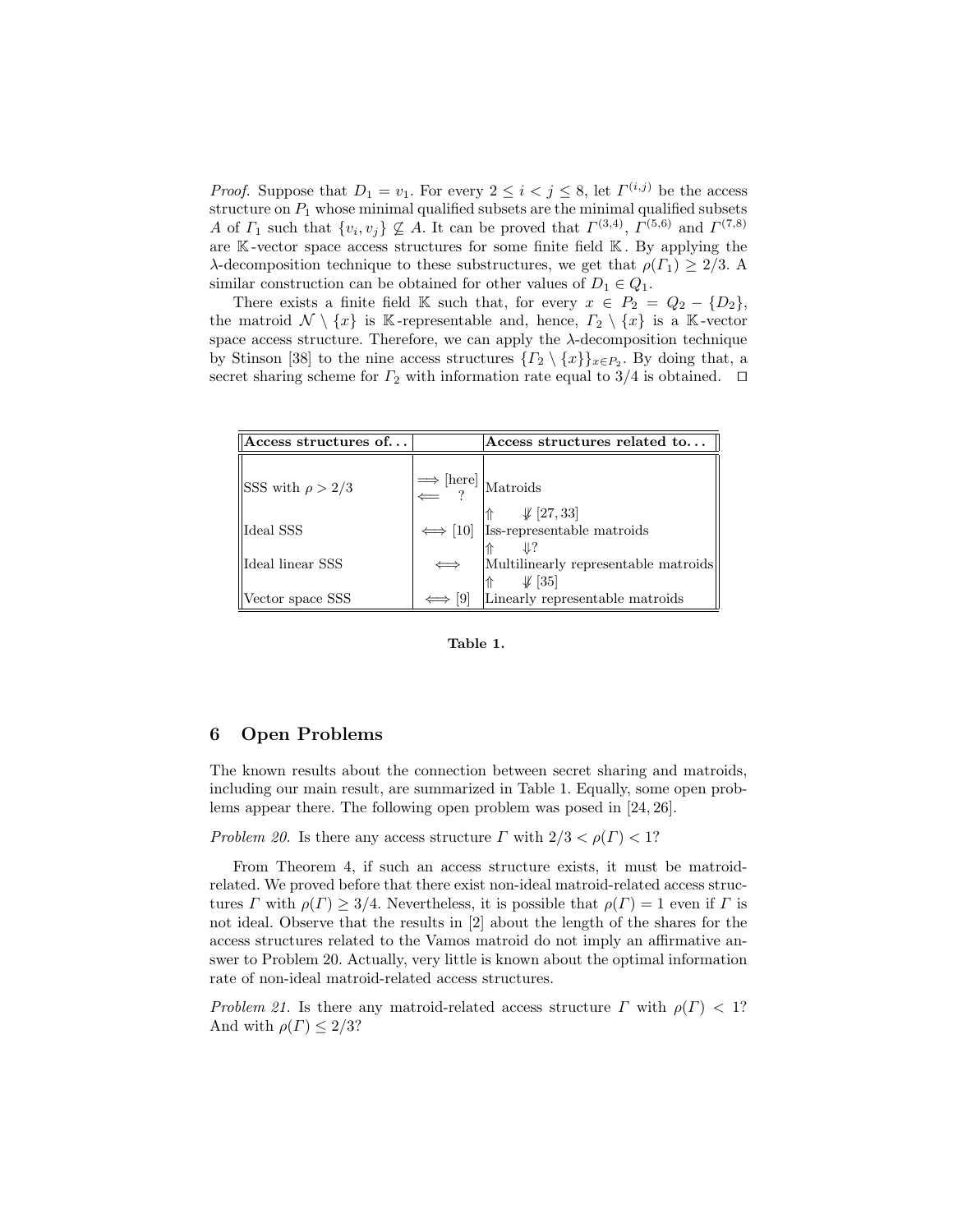The existence of ideal access structures that are not realized by any ideal linear secret sharing scheme is another unsolved question, which is equivalent to the following open problem.

Problem 22. Is there any iss-representable matroid that is not multilinearly representable?

Even though the existence of access structures  $\Gamma$  with  $\rho(\Gamma) < 1/\kappa(\Gamma)$  is quite natural from Theorem 8, no actual example is known.

Problem 23. Present an access structure  $\Gamma$  with  $\rho(\Gamma) < 1/\kappa(\Gamma)$ .

# Acknowledgments

The second author thanks Ronald Cramer, Bert Gerards, Robbert de Haan and Lex Schrijver for useful discussions, comments, and suggestions. Thanks to Lex Schrijver, who pointed out the existence of the paper by P.D. Seymour on matroid ports [32], and to Bert Gerards, who independently found the construction in Theorem 8.

# References

- 1. A. Beimel, Y. Ishai. On the power of nonlinear secret sharing schemes. SIAM J. Discrete Math. 19 (2005) 258–280.
- 2. A. Beimel, N. Livne. On Matroids and Non-ideal Secret Sharing. Third Theory of Cryptography Conference, TCC 2006. Lecture Notes in Comput. Sci. 3876 (2006) 482–501.
- 3. A. Beimel, T. Tassa, E. Weinreb. Characterizing Ideal Weighted Threshold Secret Sharing. Second Theory of Cryptography Conference, TCC 2005. Lecture Notes in Comput. Sci. 3378 (2005) 600–619.
- 4. A. Beimel, E. Weinreb. Separating the power of monotone span programs over different fields. SIAM J. Comput. 34 (2005) 1196–1215.
- 5. G.R. Blakley. Safeguarding cryptographic keys. AFIPS Conference Proceedings. 48 (1979) 313–317.
- 6. C. Blundo, A. De Santis, R. De Simone, U. Vaccaro. Tight bounds on the information rate of secret sharing schemes. Des. Codes Cryptogr. 11 (1997) 107–122.
- 7. C. Blundo, A. De Santis, L. Gargano, U. Vaccaro. On the information rate of secret sharing schemes. Advances in Cryptology - CRYPTO'92. Lecture Notes in Comput. Sci. 740 (1993) 148–167.
- 8. C. Blundo, A. De Santis, D.R. Stinson, U. Vaccaro. Graph decompositions and secret sharing schemes. J. Cryptology 8 (1995) 39–64.
- 9. E.F. Brickell. Some ideal secret sharing schemes. J. Combin. Math. and Combin. Comput. 9 (1989) 105–113.
- 10. E.F. Brickell, D.M. Davenport. On the classification of ideal secret sharing schemes. J. Cryptology 4 (1991) 123–134.
- 11. E.F. Brickell, D.R. Stinson. Some improved bounds on the information rate of perfect secret sharing schemes. J. Cryptology 5 (1992) 153–166.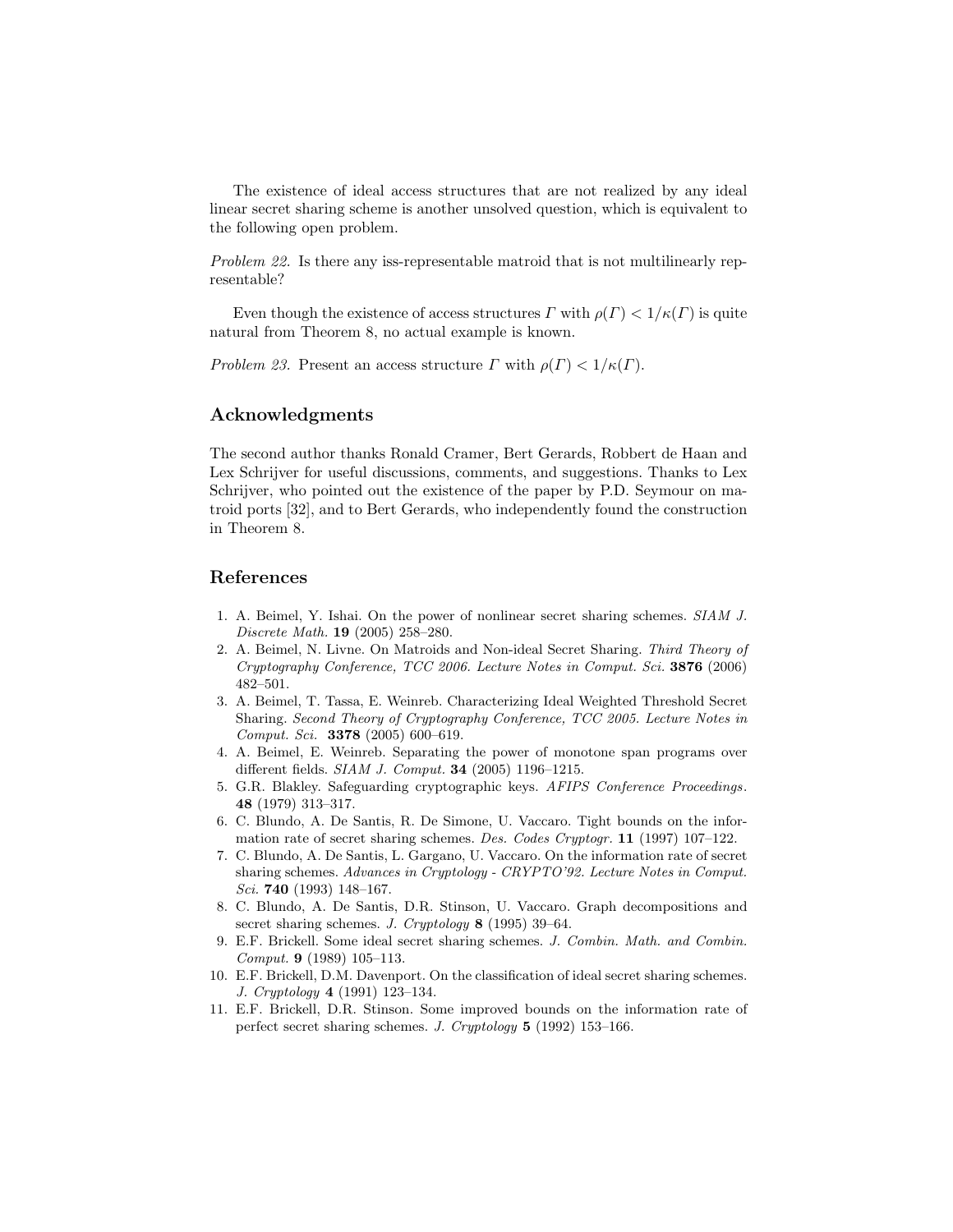- 12. R.M. Capocelli, A. De Santis, L. Gargano, U. Vaccaro. On the size of shares of secret sharing schemes. J. Cryptology 6 (1993) 157–168.
- 13. L. Csirmaz. The size of a share must be large. J. Cryptology 10 (1997) 223–231.
- 14. S. Fehr. Efficient Construction of the Dual Span Program. Manuscript.
- 15. S. Fujishige. Entropy functions and polymatroids—combinatorial structures in information theory. Electron. Comm. Japan  $61$  (1978) 14–18.
- 16. S. Fujishige. Polymatroidal Dependence Structure of a Set of Random Variables. Information and Control 39 (1978) 55–72.
- 17. A. Gál. A characterization of span program size and improved lower bounds for monotone span programs. Proceedings of 30th ACM Symposium on the Theory of Computing, STOC 1998 (1998) 429–437.
- 18. M. Ito, A. Saito, T. Nishizeki. Secret sharing scheme realizing any access structure. Proc. IEEE Globecom'87 (1987) 99–102.
- 19. W.-A. Jackson, K.M. Martin. Perfect secret sharing schemes on five participants. Des. Codes Cryptogr. 9 (1996) 267–286.
- 20. E.D. Karnin, J.W. Greene, M.E. Hellman. On secret sharing systems. IEEE Trans. Inform. Theory 29 (1983) 35–41.
- 21. A. Lehman. A solution of the Shannon switching game. J. Soc. Indust. Appl. Math. 12 (1964) 687–725.
- 22. A. Lehman. Matroids and Ports. Notices Amer. Math. Soc. 12 (1965) 356–360.
- 23. J.Martí-Farré, C. Padró. Secret sharing schemes on sparse homogeneous access structures with rank three. Electronic Journal of Combinatorics  $11(1)$  (2004) Research Paper 72, 16 pp. (electronic).
- 24. J. Martí-Farré, C. Padró. Secret sharing schemes with three or four minimal qualified subsets. Des. Codes Cryptogr. 34 (2005) 17–34.
- 25. J.Martí-Farré, C. Padró. Ideal secret sharing schemes whose minimal qualified subsets have at most three participants. Fifth Conference on Security and Cryptography for Networks, SCN 2006. Lecture Notes in Comput. Sci. 4116 (2006) 201–215.
- 26. J. Martí-Farré, C. Padró. Secret sharing schemes on access structures with intersection number equal to one. Discrete Applied Mathematics 154 (2006) 552–563.
- 27. F. Matúš. Matroid representations by partitions. Discrete Math.  $203$  (1999) 169– 194.
- 28. V. Nikov, S. Nikova, B. Preneel. On the Size of Monotone Span Programs. Fourth Conference on Security in Communication Networks - SCN 2004. Lecture Notes in Comput. Sci. 3352 (2004) 252–265.
- 29. J.G. Oxley. Matroid theory. Oxford Science Publications. The Clarendon Press, Oxford University Press, New York, 1992.
- 30. C. Padró, G. Sáez. Secret sharing schemes with bipartite access structure. IEEE Trans. Inform. Theory 46 (2000) 2596–2604.
- 31. C. Padró, G. Sáez. Lower bounds on the information rate of secret sharing schemes with homogeneous access structure. Inform. Process. Lett. 83 (2002) 345-351. Quoting Marc Heymann Pignolo ¡mheymann@ma4.upc.edu¿:
- 32. P.D. Seymour. A forbidden minor characterization of matroid ports. Quart. J. Math. Oxford Ser. 27 (1976) 407–413.
- 33. P.D. Seymour. On secret-sharing matroids. J. Combin. Theory Ser. B 56 (1992) 69–73.
- 34. A. Shamir. How to share a secret. Commun. of the ACM 22 (1979) 612–613.
- 35. J. Simonis, A. Ashikhmin. Almost affine codes. Des. Codes Cryptogr. 14 (1998) 179–197.